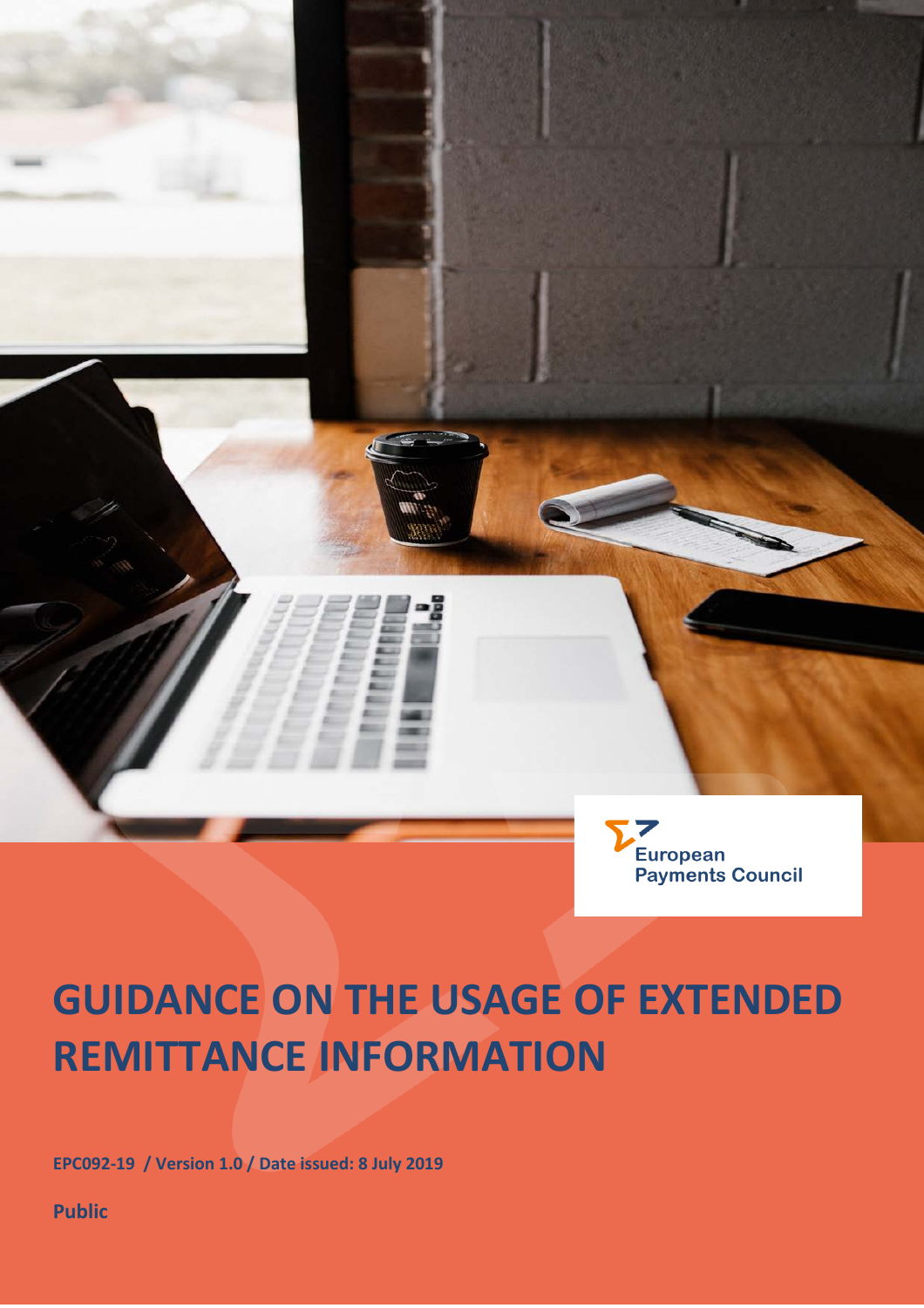**Guidance on the usage of Extended Remittance Information**

**EPC092-19 Version 1.0 Date issued: 8 July 2019** **European Payments Council** 

> **European Payments Council AISBL** Cours Saint-Michel, 30 - B - 1040 Brussels T +32 2 733 35 33 Entreprise N°0873.268.927 secretariat@epc-cep.eu

**Public**

# **0 Background**

The Annex V of the SCT Rulebook 2019 V1.0 has introduced the Extended Remittance Information (ERI) as an optional feature in the SCT scheme which caters for the "*transmission of a large volume of structured Remittance Information (RI) within a single SEPA Credit Transfer Instruction that has a concrete value for the Beneficiary or leads to a swift settlement of several payment obligations for the Originator. Examples are:*

- *Use of a single SEPA Credit Transfer Instruction by the Originator to settle a total amount of several accounts payables, possibly netted off with granted credit note, while transmitting structured RI for each concerned invoice and credit note item;*
- *Receipt of a single SEPA Credit Transfer Transaction amount that settles several accounts receivables, possibly netted off with granted credit notes, whereby the received structured RI is automatically straight through processed and reconciled with each relevant open accounts receivable position."*

It further specifies that "*the ERI Option supports the transmission and the processing of the following combination of RI in SEPA Credit Transfer Instructions and Transactions:*

- *One occurrence of 140 characters of unstructured RI and*
- *Up to 999 occurrences of 280 characters of structured RI based on the ISO 20022 standard."*

The Annex V also states that "the unstructured RI and the extended structured RI under the ERI Option supplied by the Originator in the SEPA Credit Transfer Instruction must be forwarded in full and without alteration by the Originator Bank and any Intermediary Bank and CSM to the Beneficiary Bank." Moreover, the SCT implementation guidelines (IGs) 2019 v1.0 add that "it is the duty of the system producing the ERI to manage and check the compliance of each occurrence with the 280 characters rule."

Finally, Annex V also stipulates that "in case there is no arrangement for the concrete delivery and presentation of ERI between the Beneficiary Bank and the Beneficiary, the Beneficiary Bank must deliver only the received occurrence of 140 characters of unstructured Remittance Information in full and without alteration to the Beneficiary."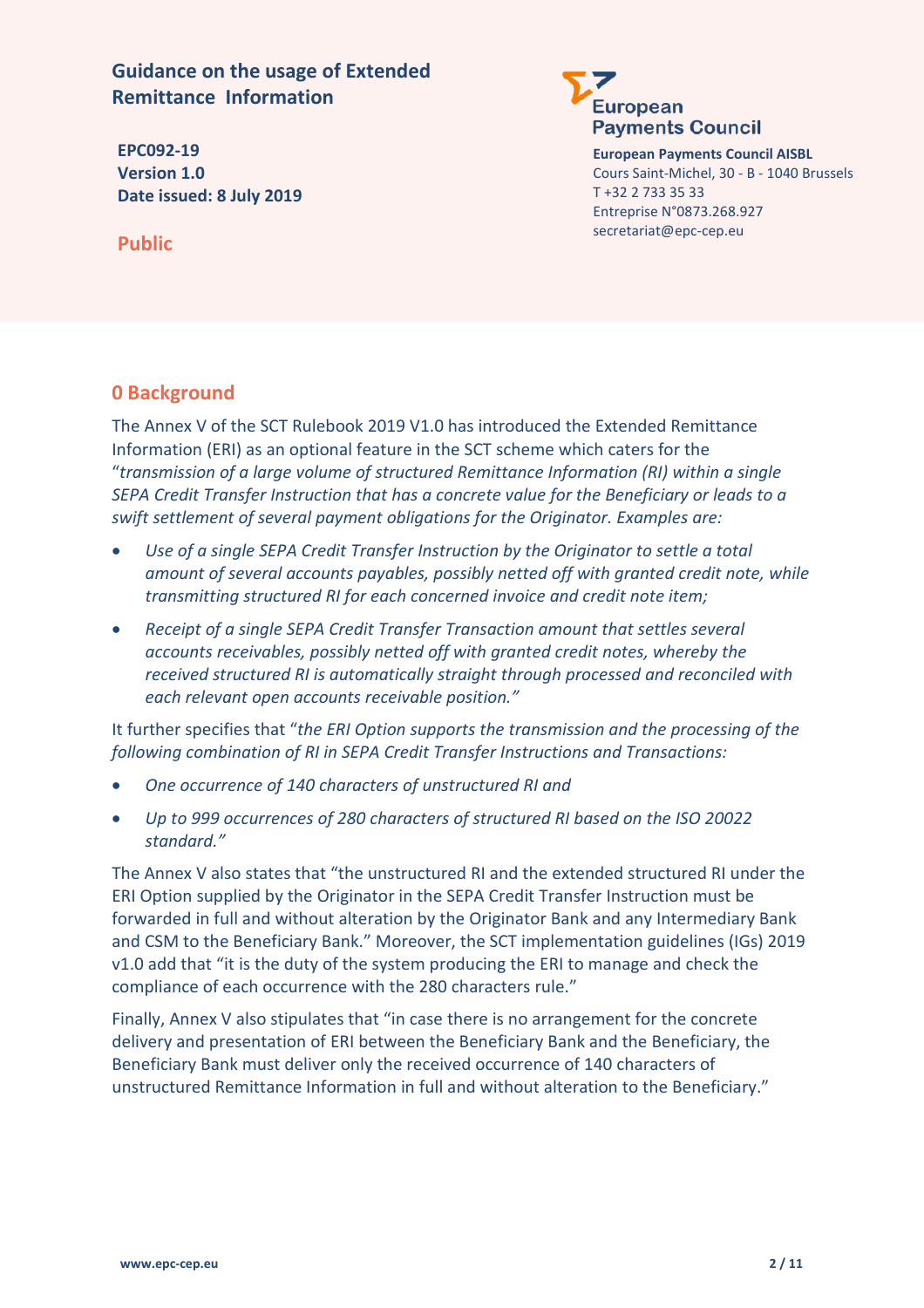

This functionality has been integrated in the SCT IGs 2019 v1.0, under section 2.4 of the Customer-to-Bank IGs and section 2.20 of the Interbank IGs. These sections describe the message elements to be used.

# **1 Introduction**

## 1.1 Aim of the document

The purpose of this document is to indicate how to instruct ERI and how to accommodate the relation between the number of characters of the "business" content (i.e. the information related to the payment instruction) and the "service" content (i.e. the opening and closing tags of the sub-elements) within the 280 character limitation of a structured RI occurrence (including the message element tags).

#### 1.2 Content of the document

Section 2 describes the use of the ISO 20022 "Remittance Information" data element in 4 different ERI use cases regarding:

- How to use the sub-elements, i.e.:
	- o The unstructured occurrence;
	- o The structured occurrences which include detailed information on invoices or on credit notes (issued by the same beneficiary).
- How to calculate the corresponding character consumption for:
	- o Business information, i.e. commercial information from the Originator to the Beneficiary related to the payment;
	- o ISO 20022 element information, i.e. the character consumption for the opening and closing tags of the sub-elements of element 'Remittance Information/Structured'.

Section 3 provides examples of the use of the ISO data elements.

## **2 The extended remittance information**

This functionality is extensively described in Annex V of the SCT Rulebook 2019 V1.0. Please refer to it as well as to the SCT IGs 2019 v1.0, when dealing with the present document.

#### 2.1 Use of 'Remittance Information' 'Unstructured' and 'Structured' data elements

Under the ERI option, information concerning several invoices/credit notes gathered and paid as a global amount in one credit transfer instruction (pain.001)/transaction (pacs.008) can be specified as follows in the ISO 20022 Customer Payment Initiation message (pain.001) and FI-to-FI Customer Credit Transfer (pacs.008):

- One optional occurrence of unstructured remittance information which can be populated with up to 140 characters of free text without any specific rule or limitation.
- Mandatorily, one to 999 occurrences of structured remittance information. It is recommended that each of these occurrences reports information on one document (e.g. one invoice or one credit note) and its basic related reference (e.g. invoice referring to a credit note), with the following instructions: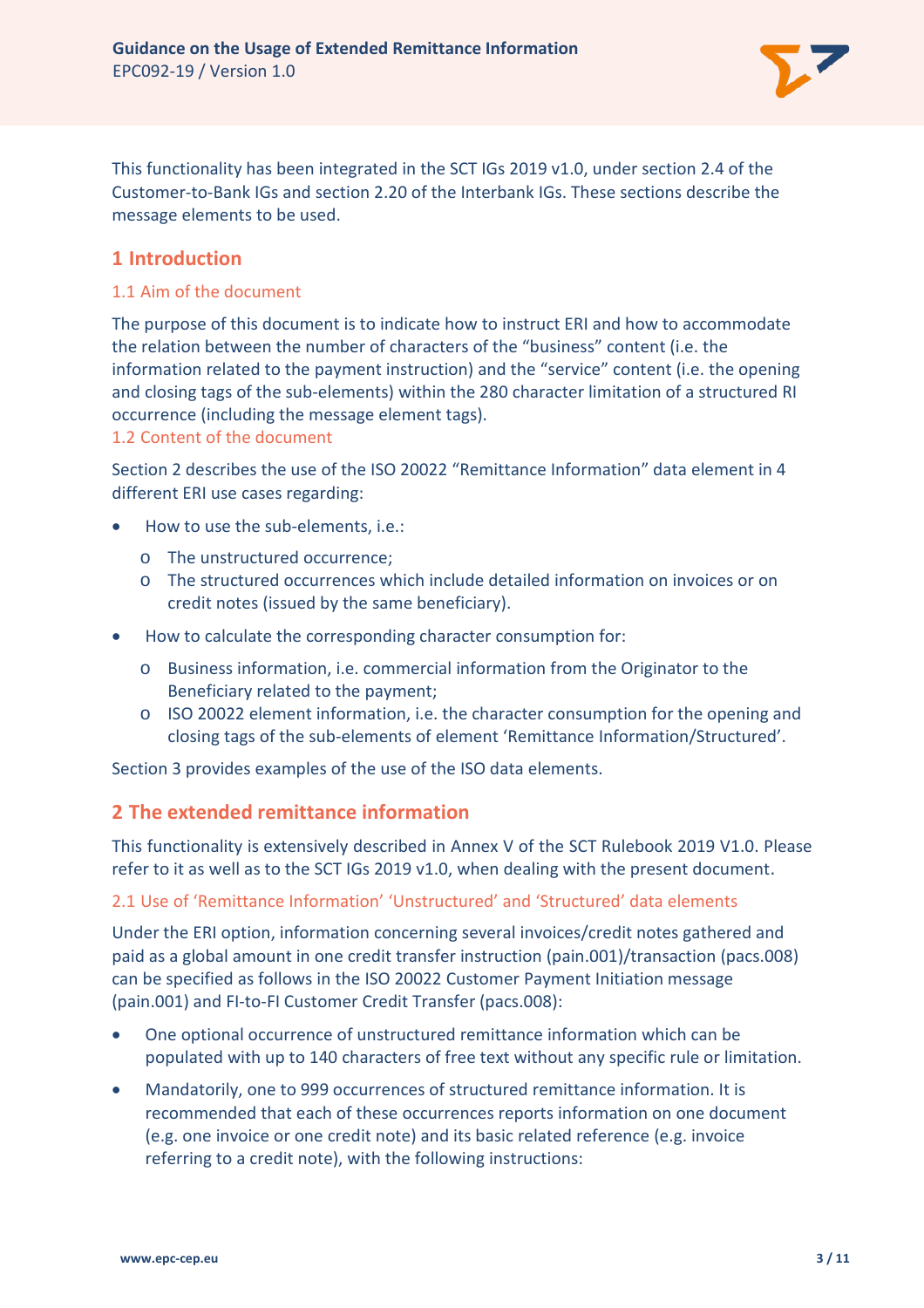

- o Maximum 280 characters in length including tags and business data.
- o Allowing each to accommodate the following sub-elements:
	- Referred document information, to indicate the:
		- Document type ('Type').
		- Identification of the document ('Number').
		- Date associated with the document ('Related Date').
		- Referred document amount for the amount paid of the invoice/credit note ('Referred Document Amount'), possibly composed of a combination of amounts, i.e. the original amount.
		- **EXECTE:** Creditor reference ('Creditor Reference Information').
		- $\blacksquare$  Invoicer.
		- Invoicee.
		- Additional free text information of up to 140 characters ('Additional Remittance Information').
- o As stated in the IGs, if an occurrence of structured remittance information is oversized (>280 characters), it has to be divided into two separate occurrences (counting then for 2 of the 999 possible occurrences) – please see below example 4.
- o if there are too many occurrences (>999) in the structured remittance information, the payment should be rejected.
- The use of only one structured remittance occurrence with only 'Creditor Reference' as a sub-element is not subject to ERI, as it is already included and described in the "regular" SCT.
- 2.2 Use of each allowed sub-element of 'Structured' under 'Remittance Information' data element
- a) Under 'Referred Document Information'
	- o Only 'Code' is allowed under 'Type'.
	- o Both 'Number' and 'Related Date' can be used.
- b) Under 'Referred Document Amount'
	- o Only 'Remitted Amount' is mandatory and can be the result of a combination of the following other amounts which are also allowed in this element:
		- 'Due Payable Amount'.
		- 'Discount Applied Amount'.
		- 'Credit Note Amount'.
		- 'Tax Amount'.
	- o In one single transaction, it is recommended that the total aggregated amount of the "Remitted amounts":
		- Should not be negative, neither in the pain.001 nor in the pacs.008.
		- Should match the payment's instructed amount of the pain.001 or the interbank settlement amount of the pacs.008.
- c) 'Creditor Reference Information' caters for a structured creditor reference (as per type code 'SCOR') as is the case in the "regular" SCT.
- d) 'Invoicer' may be described by a Name and/or an identifier.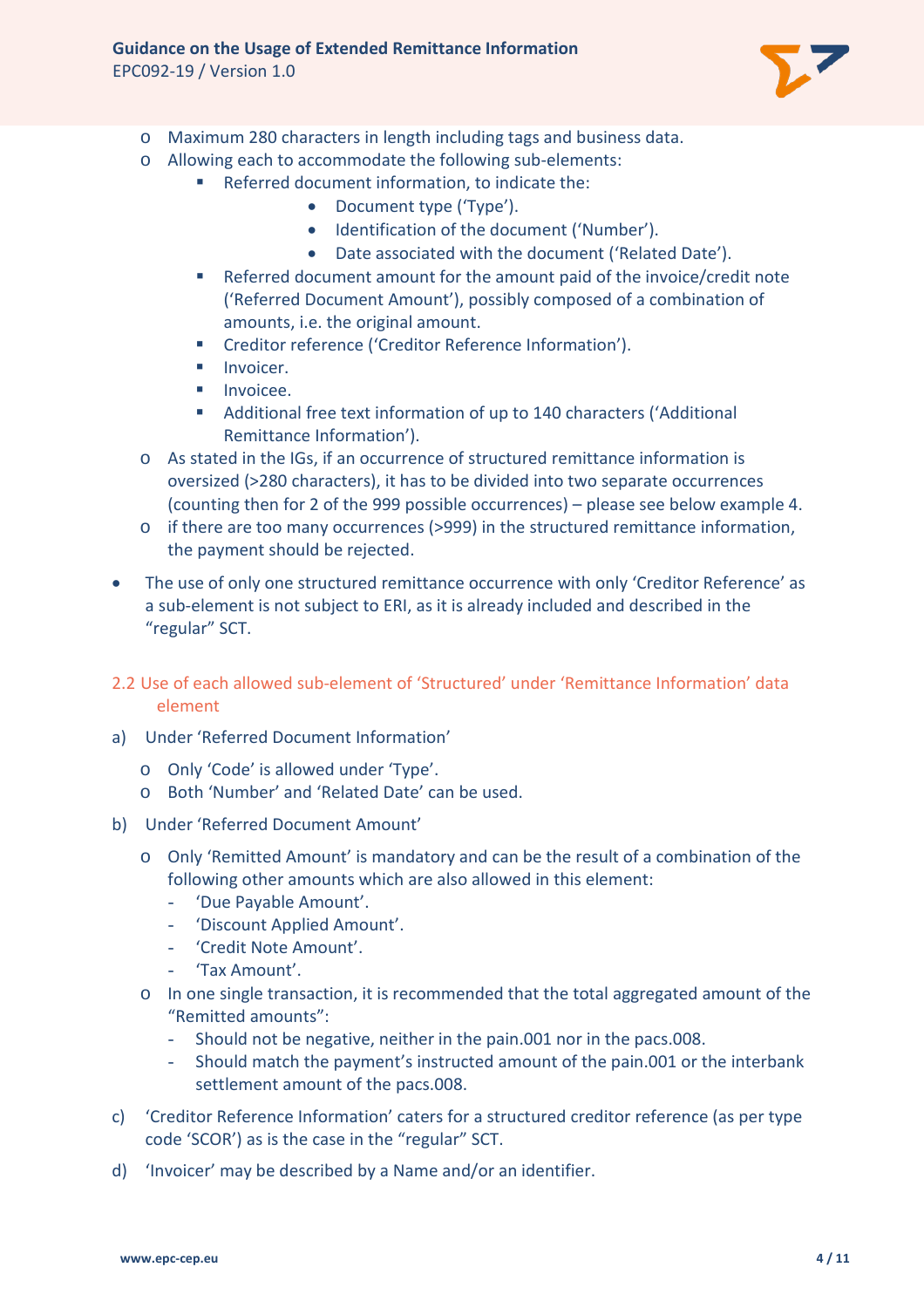

e) 'Invoicee' may be described by a Name and/or an identifier.

Note: 'Invoicer' and 'Invoicee' may be used e.g. in the context of payment factories dealing for several of their members.

f) 'Additional Remittance Information' may contain any information related to a specific occurrence which does not fit into the structured elements. Only one occurrence is allowed.

## **3 ERI examples**

#### 3.1 Description of the examples

The four examples described below refer to following scenarios:

- Example 1: A document described as an invoice (code 'CINV') with number 3521264364 and completed with a 'Creditor Reference'.
- Example 2: A document described as an invoice (code 'CINV') with number LongNr12345678901234567890123456789, a date and the amount of the invoice.
- Example 3: A document described as an invoice (code) 'CINV' with number 369258147, a date and containing a 'Remitted Amount' composed of a gross amount plus a tax amount.
- Example 4: One document referred to with number 987654321, containing i) a 'Remitted Amount' composed of a gross amount minus a discount applied amount and plus a tax amount, ii) an 'Invoicer', iii) an 'Invoicee' and iv) an 'Additional Remittance Information', requesting to advise a specific person. The total number of characters exceeds the limitation (of 280 characters) and hence needs to be split in two separate occurrences. In order to be able to link both occurrences, the document number (under 'RfrdDocInf/Nb') is repeated in the second occurrence.

#### 3.2 Overview of the occurrences

The detailed tables on the next pages provide an overview of the sub-elements to be used for each of the 4 examples, the number of characters needed (opening/closing tags and business information) as well as the number of occurrences.

In each example, the two columns on the right provide the following information:

- "Bus. Char": Number of characters related to business information only.
- "Calc": Total character consumption for tags and business information.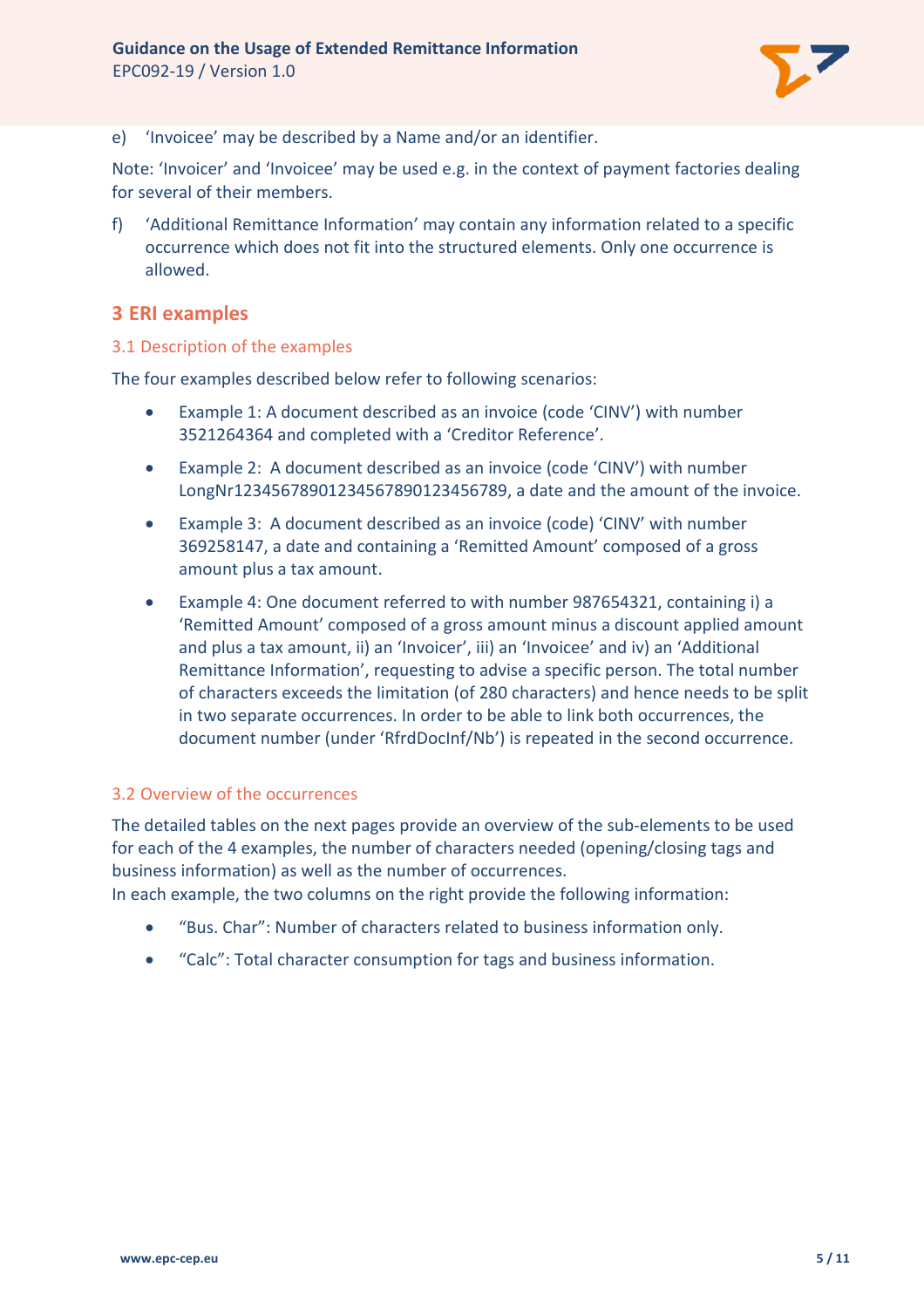

## Examples 1 to 3 with one occurrence per document:

|                                         |                   |           |                     | Example 1          |                       | <b>Example 2</b>         |                |                           | <b>Example 3</b>         |             |                       |                |
|-----------------------------------------|-------------------|-----------|---------------------|--------------------|-----------------------|--------------------------|----------------|---------------------------|--------------------------|-------------|-----------------------|----------------|
| LongName                                | <b>TAG</b>        |           | <b>TAG</b><br>Chars | Content            | Bus.<br>Chars         | Calc                     | Content        | Bus.<br>Chars             | Calc                     | Content     | Bus.<br>Chars         | Calc           |
| Structured                              | Strd              |           | 13                  |                    |                       | 235                      |                |                           | 209                      |             |                       | 240            |
| <b>Business content of structured</b>   |                   |           |                     | Content =          | 57                    | 222                      | Content =      | 60                        | 196                      | Content =   | 49                    |                |
| <b>ReferredDocumentInformation</b>      | RfrdDocInf        |           | 25                  |                    | 14                    | 89                       |                | 49                        | 141                      |             | 23                    | 115            |
|                                         | Tp                |           | $\boldsymbol{9}$    |                    |                       | 45                       |                |                           | 45                       |             |                       | 45             |
| <b>Type</b><br><b>CodeOrProprietary</b> | <b>CdOrPrtry</b>  |           | 23                  |                    |                       | 36                       |                |                           | 36                       |             |                       | 36             |
| Code                                    | Cd                |           | 9                   | <b>CINV</b>        | $\overline{4}$        | 13                       | <b>CINV</b>    | $\overline{4}$            | 13                       | <b>CINV</b> | $\overline{4}$        | 13             |
| <b>Number</b>                           | Nb                |           | 9                   | 3521264364         | 10                    | 19                       | LongNr12345678 | 35                        | 44                       | 369258147   | $\overline{9}$        | 18             |
| RelatedDate                             | RItdDt            |           | 17                  |                    | $\mathbf{0}$          | $\mathbf 0$              | 2018-07-20     | 10                        | 27                       | 2019-04-15  | 10                    | 27             |
| ReferredDocumentAmount                  | RfrdDocAmt        |           | 25                  |                    | $\mathbf{0}$          | $\mathbf 0$              |                | 11                        | 55                       |             | 26                    | 112            |
| DuePayableAmount                        | DuePyblAmt        | Ccy="xxx" | 25                  |                    | $\mathbf{0}$          | $\mathbf 0$              |                | $\mathbf{0}$              | $\mathbf 0$              | 123,247.31  | 9                     | 34             |
| DiscountAppliedAmount                   | DscntApldAmt      | Ccy="xxx" | 29                  |                    | $\bf{0}$              | $\pmb{0}$                |                | $\mathbf{0}$              | $\pmb{0}$                |             | $\mathbf{0}$          | $\pmb{0}$      |
| CreditNoteAmount                        | CdtNoteAmt        | Ccy="xxx" | 25                  |                    | $\pmb{0}$             | $\mathbf 0$              |                | $\pmb{0}$                 | $\mathbf 0$              |             | $\pmb{0}$             | $\mathbf 0$    |
| <b>TaxAmount</b>                        | <b>TaxAmt</b>     | Ccy="xxx" | 17                  |                    | $\mathbf{0}$          | $\pmb{0}$                |                | $\mathbf{0}$              | $\pmb{0}$                | 24,649.46   | $\boldsymbol{8}$      | 25             |
| RemittedAmount                          | RmtdAmt           | Ccy="xxx" | 19                  |                    | $\bf{0}$              | $\pmb{0}$                | 11,170,355.36  | 11                        | 30                       | 147,896.77  | $\overline{9}$        | 28             |
| <b>CreditorReferenceInformation</b>     | <b>CdtrRefInf</b> |           | 25                  |                    | 43                    | 133                      |                | $\mathbf{0}$              | $\pmb{0}$                |             | $\mathbf{0}$          | $\pmb{0}$      |
| <b>Type</b>                             | Tp                |           | 9                   |                    |                       | 69                       |                |                           | $\mathbf 0$              |             |                       | $\mathbf 0$    |
| <b>CodeOrProprietary</b>                | <b>CdOrPrtry</b>  |           | 23                  |                    |                       | 36                       |                |                           | $\mathbf 0$              |             |                       | $\pmb{0}$      |
| Code                                    | <b>Cd</b>         |           | $\boldsymbol{9}$    | <b>SCOR</b>        | $\overline{4}$        | 13                       |                | $\pmb{0}$                 | $\pmb{0}$                |             | $\pmb{0}$             | $\pmb{0}$      |
| <b>Issuer</b>                           | <b>Issr</b>       |           | 13                  | <b>BEAuthority</b> | 11                    | 24                       |                | $\mathbf{0}$              | $\pmb{0}$                |             | $\mathbf{0}$          | $\pmb{0}$      |
| Reference                               | Ref               |           | 11                  | RF12345678901      | 28                    | 39                       |                | $\mathbf{0}$              | $\mathbf 0$              |             | $\mathbf{0}$          | $\pmb{0}$      |
| Invoicer                                | Invcr             |           | 15                  |                    | $\bf{0}$              | $\pmb{0}$                |                | $\pmb{0}$                 | $\pmb{0}$                |             | $\pmb{0}$             | $\mathbf 0$    |
| Name                                    | Nm                |           | 9                   |                    | $\mathbf{0}$          | $\pmb{0}$                |                | $\mathbf{0}$              | $\pmb{0}$                |             | $\mathbf{0}$          | $\pmb{0}$      |
| Identification                          | Id                |           | 9                   |                    |                       | $\mathbf 0$              |                |                           | $\mathbf 0$              |             |                       | 0              |
| OrganisationIdentification              | Orgid             |           | 15                  |                    |                       | $\pmb{0}$                |                |                           | $\pmb{0}$                |             |                       | $\pmb{0}$      |
| <b>BICOrBEI</b>                         | <b>BICOrBEI</b>   |           | 21                  |                    | $\bf{0}$              | $\mathbf 0$              |                | $\bf{0}$                  | $\mathbf 0$              |             | $\bf{0}$              | $\mathbf 0$    |
| Other                                   | Othr              |           | 13                  |                    |                       | $\pmb{0}$                |                |                           | $\pmb{0}$                |             |                       | $\mathbf 0$    |
| Identification                          | Id                |           | 9                   |                    | $\mathbf{0}$          | $\pmb{0}$                |                | $\mathbf{0}$              | $\pmb{0}$                |             | $\mathbf{0}$          | $\mathbf 0$    |
| SchemeName                              | Schme             |           | 19                  |                    |                       | $\pmb{0}$                |                |                           | $\mathbf 0$              |             |                       | $\mathbf 0$    |
| Code                                    | Cd                |           | $\boldsymbol{9}$    |                    | $\bf{0}$              | $\pmb{0}$                |                | $\mathbf{0}$              | $\pmb{0}$                |             | $\mathbf{0}$          | $\pmb{0}$      |
| Proprietary                             | Prt               |           | 15                  |                    | $\pmb{0}$             | $\mathbf 0$              |                | $\pmb{0}$                 | $\mathbf 0$              |             | $\pmb{0}$             | $\mathbf 0$    |
| Issuer                                  | Issr              |           | 13                  |                    | $\bf{0}$              | $\pmb{0}$                |                | $\mathbf{0}$              | $\pmb{0}$                |             | $\bf{0}$              | $\mathbf 0$    |
| PrivateIdentification                   | Prvtld            |           | 17                  |                    |                       | $\mathbf 0$              |                |                           | $\mathbf 0$              |             |                       | $\mathbf 0$    |
| DateAndPlaceOfBirth                     | <b>DtAndPlc</b>   |           | 35                  |                    |                       | $\pmb{0}$                |                |                           | $\mathbf 0$              |             |                       | $\pmb{0}$      |
| <b>BirthDate</b>                        | <b>BirthD</b>     |           | 19                  |                    | $\mathbf{0}$          | $\pmb{0}$                |                | $\mathbf{0}$              | $\mathbf 0$              |             | $\mathbf{0}$          | 0              |
| ProvinceOfBirth                         | PrvcO             |           | 27                  |                    | $\bf{0}$              | $\pmb{0}$                |                | $\mathbf{0}$              | $\pmb{0}$                |             | $\bf{0}$              | $\pmb{0}$      |
| CityOfBirth                             | CityOf            |           | 27                  |                    | $\mathbf{0}$          | $\mathbf 0$              |                | $\mathbf{0}$              | $\mathbf 0$              |             | $\mathbf{0}$          | $\mathbf 0$    |
| CountryOfBirth                          | CtryOf            |           | 27                  |                    | $\pmb{0}$             | $\pmb{0}$                |                | $\overline{0}$            | $\pmb{0}$                |             | $\overline{0}$        | $\mathbf 0$    |
| Other                                   | Othr              |           | 13                  |                    |                       | $\mathbf 0$              |                |                           | $\mathbf 0$              |             |                       | $\pmb{0}$      |
| Identification                          | Id                |           | 9                   |                    | $\mathbf 0$           | $\pmb{0}$                |                | $\mathbf{0}$              | $\pmb{0}$                |             | $\mathbf 0$           | $\mathbf 0$    |
| SchemeName                              | Schme             |           | 19                  |                    |                       | $\mathbf 0$              |                |                           | $\mathbf 0$              |             |                       | $\mathbf 0$    |
| Code                                    | Cd                |           | $\boldsymbol{9}$    |                    | $\mathbf{0}$          | $\mathbf 0$              |                | $\mathbf{0}$              | $\mathbf 0$              |             | $\mathbf{0}$          | $\pmb{0}$      |
| Proprietary                             | Pr                |           | 15                  |                    | $\pmb{0}$<br>$\bf{0}$ | $\pmb{0}$                |                | $\pmb{0}$<br>$\mathbf{0}$ | $\pmb{0}$                |             | $\pmb{0}$<br>$\bf{0}$ | $\pmb{0}$      |
| Issuer                                  | Issr              |           | 13<br>17            |                    | $\mathbf{0}$          | $\mathbf 0$<br>$\pmb{0}$ |                | $\mathbf{0}$              | $\mathbf 0$<br>$\pmb{0}$ |             | $\mathbf{0}$          | $\mathbf 0$    |
| Invoicee<br>Name                        | Invcee<br>Nm      |           | 9                   |                    | $\bf{0}$              | $\mathbf 0$              |                | $\mathbf{0}$              | $\mathbf 0$              |             | $\bf{0}$              | $\pmb{0}$<br>0 |
| Identification                          | Id                |           | 9                   |                    |                       | $\pmb{0}$                |                |                           | $\pmb{0}$                |             |                       | $\pmb{0}$      |
| OrganisationIdentification              | Orgid             |           | 15                  |                    |                       | $\mathbf 0$              |                |                           | $\mathbf 0$              |             |                       | $\mathbf 0$    |
| <b>BICOrBEI</b>                         | <b>BICOrBEI</b>   |           | 21                  |                    | $\pmb{0}$             | $\pmb{0}$                |                | $\mathbf{0}$              | $\pmb{0}$                |             | $\mathbf{0}$          | $\pmb{0}$      |
| Other                                   | Othr              |           | 13                  |                    |                       | $\pmb{0}$                |                |                           | $\pmb{0}$                |             |                       | $\mathbf 0$    |
| Identification                          | Id                |           | $\overline{9}$      |                    | $\bf{0}$              | $\pmb{0}$                |                | $\mathbf{0}$              | $\pmb{0}$                |             | $\bf{0}$              | $\mathbf 0$    |
| <b>SchemeName</b>                       | Schme             |           | 19                  |                    |                       | $\mathbf 0$              |                |                           | $\mathbf 0$              |             |                       | $\mathbf 0$    |
| code                                    | ca <sub>l</sub>   |           | Э                   |                    | $\mathbf{0}$          | $\mathbf 0$              |                | $\mathbf{0}$              | 0                        |             | $\mathbf{0}$          | $\mathbf{0}$   |
| Proprietary                             | Prtry             |           | 15                  |                    | $\pmb{0}$             | $\pmb{0}$                |                | $\pmb{0}$                 | $\pmb{0}$                |             | $\pmb{0}$             | $\pmb{0}$      |
| Issuer                                  | Issr              |           | 13                  |                    | $\mathbf{0}$          | $\mathbf 0$              |                | $\mathbf{0}$              | $\pmb{0}$                |             | $\mathbf{0}$          | $\mathbf 0$    |
| PrivateIdentification                   | Prvtld            |           | 17                  |                    |                       | $\pmb{0}$                |                |                           | $\pmb{0}$                |             |                       | $\mathbf 0$    |
| <b>DateAndPlaceOfBirth</b>              | <b>DtAndPlc</b>   |           | 35                  |                    |                       | $\pmb{0}$                |                |                           | $\mathbf 0$              |             |                       | $\pmb{0}$      |
| <b>BirthDate</b>                        | BirthD            |           | 19                  |                    | $\pmb{0}$             | $\pmb{0}$                |                | $\pmb{0}$                 | $\pmb{0}$                |             | $\pmb{0}$             | $\pmb{0}$      |
| <b>ProvinceOfBirth</b>                  | PrvcOf            |           | 27                  |                    | $\pmb{0}$             | $\pmb{0}$                |                | $\pmb{0}$                 | $\pmb{0}$                |             | $\pmb{0}$             | $\pmb{0}$      |
| <b>CityOfBirth</b>                      | CityOf            |           | 27                  |                    | $\mathbf{0}$          | $\pmb{0}$                |                | $\mathbf{0}$              | $\pmb{0}$                |             | $\mathbf{0}$          | $\pmb{0}$      |
| <b>CountryOfBirth</b>                   | CtryOf            |           | 27                  |                    | $\pmb{0}$             | $\pmb{0}$                |                | $\pmb{0}$                 | $\pmb{0}$                |             | $\pmb{0}$             | $\pmb{0}$      |
| Other                                   | Othr              |           | 13                  |                    |                       | $\pmb{0}$                |                |                           | $\pmb{0}$                |             |                       | $\pmb{0}$      |
| Identification                          | Id                |           | 9                   |                    | $\mathbf{0}$          | $\pmb{0}$                |                | $\mathbf{0}$              | $\pmb{0}$                |             | $\mathbf{0}$          | $\mathbf 0$    |
| <b>SchemeName</b>                       | Schme             |           | 19                  |                    |                       | $\mathbf 0$              |                |                           | $\pmb{0}$                |             |                       | $\mathbf 0$    |
| Code                                    | Cd                |           | $\boldsymbol{9}$    |                    | $\mathbf{0}$          | $\pmb{0}$                |                | $\mathbf{0}$              | $\pmb{0}$                |             | $\mathbf{0}$          | $\pmb{0}$      |
| Proprietary                             | Prt               |           | 15                  |                    | 0                     | $\pmb{0}$                |                | $\pmb{0}$                 | $\pmb{0}$                |             | $\pmb{0}$             | $\mathbf 0$    |
| <b>Issuer</b>                           | <b>Issr</b>       |           | 13                  |                    | $\mathbf{0}$          | $\mathbf 0$              |                | $\mathbf{0}$              | $\mathbf 0$              |             | $\mathbf{0}$          | $\mathbf{0}$   |
| AdditionalRemittanceInformation         | AddtlRmtInf       |           | 27                  |                    | $\pmb{0}$             | $\pmb{0}$                |                | $\mathbf{0}$              | $\pmb{0}$                |             | $\pmb{0}$             | $\mathbf 0$    |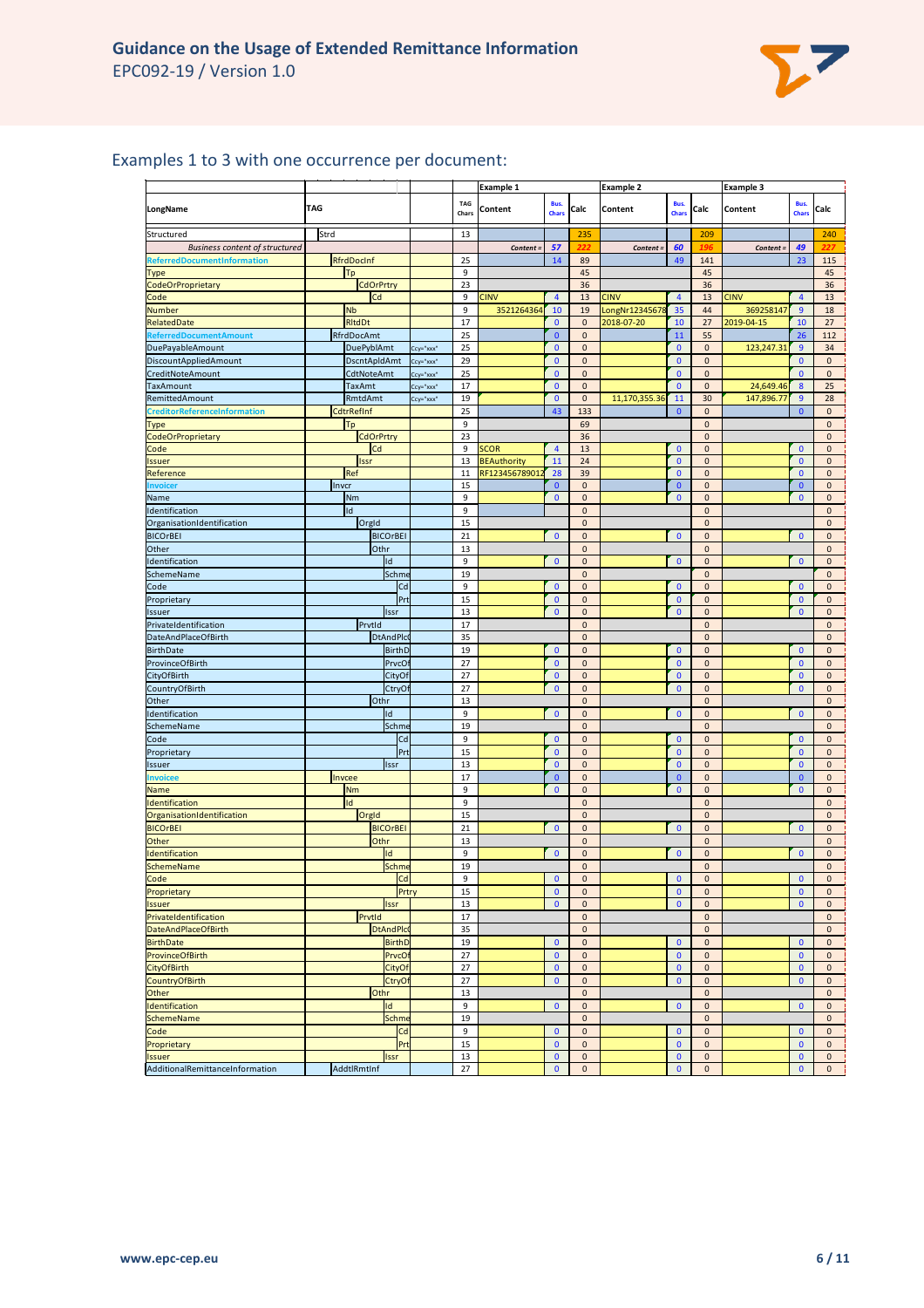

## Example 4 with 2 occurrences for one document:

| TAG<br><b>Bus</b><br>Bus.<br><b>TAG</b><br>LongName<br>Content<br>Calc<br>Content<br>Calc<br>Chars<br>Char<br>Char<br>Strd<br>13<br>Structured<br>234<br>241<br>221<br>53<br>228<br><b>Business content of structured</b><br>45<br>Content =<br>Content =<br>ReferredDocumentInformation<br>RfrdDocInf<br>25<br>$\overline{9}$<br>43<br>$\overline{9}$<br>43<br>9<br>Tp<br>$\overline{0}$<br>$\pmb{0}$<br><b>Type</b><br>CdOrPrtry<br>$\bf 0$<br><b>CodeOrProprietary</b><br>23<br>$\mathbf{0}$<br>Cd<br>9<br>$\overline{0}$<br>Code<br>$\mathbf{0}$<br>$\mathbf 0$<br>$\mathbf{0}$<br><b>Nb</b><br>9<br>9<br>987654321<br>$\overline{9}$<br>18<br>987654321<br>18<br><b>Number</b><br><b>RItdDt</b><br>$\bf{0}$<br>17<br>$\bf{0}$<br>$\mathbf 0$<br>$\mathbf{0}$<br>RelatedDate<br>RfrdDocAmt<br>25<br>22<br>137<br>$\bf{0}$<br>$\mathbf 0$<br>ReferredDocumentAmount<br>DuePayableAmount<br>DuePyblAmt<br>25<br>247.34<br>$6\phantom{1}6$<br>31<br>$\mathbf{0}$<br>$\bf{0}$<br>Ccy="xxx"<br>5<br>$\mathbf{0}$<br>DscntApldAmt<br>29<br>24,73<br>34<br>$\bf{0}$<br>DiscountAppliedAmount<br>Ccy="xxx"<br>$\bf{0}$<br>CdtNoteAmt<br>25<br>$\bf{0}$<br>$\mathbf 0$<br>$\mathbf{0}$<br>CreditNoteAmount<br>Ccy="xxx"<br><b>TaxAmt</b><br>44.52<br>5<br>22<br>$\bf{0}$<br>$\mathbf 0$<br><b>TaxAmount</b><br>17<br>Ccy="xxx"<br>RmtdAmt<br>RemittedAmount<br>19<br>267.13<br>6<br>25<br>$\mathbf{0}$<br>$\mathbf{0}$<br>Ccy="xxx"<br>CdtrRefInf<br><b>CreditorReferenceInformation</b><br>25<br>$\bf{0}$<br>$\mathbf 0$<br>$\bf{0}$<br>$\mathbf{0}$<br>Tp<br>9<br>$\mathbf 0$<br>$\mathbf{0}$<br><b>Type</b><br>CdOrPrtry<br><b>CodeOrProprietary</b><br>23<br>$\mathbf 0$<br>$\bf{0}$<br>Code<br>Cd<br>9<br>$\mathbf 0$<br>$\bf{0}$<br>$\mathbf 0$<br>$\bf{0}$<br>Issr<br>13<br>$\mathbf{0}$<br>$\overline{0}$<br>$\mathbf 0$<br>$\mathbf 0$<br><b>Issuer</b><br>$\bf{0}$<br>Ref<br>11<br>$\bf{0}$<br>$\mathbf{0}$<br>Reference<br>$\mathbf 0$<br>$\mathbf{0}$<br>21<br>Invcr<br>15<br>$\bf 0$<br>91<br><b>Invoicer</b><br>Nm<br>9<br>$\mathbf{0}$<br>$\mathbf 0$<br>9<br>18<br>Name<br>Company A<br>Id<br>9<br>$\mathbf{0}$<br>58<br>Identification<br>OrganisationIdentification<br>Orgld<br>15<br>$\mathbf 0$<br>49<br><b>BICOrBEI</b><br><b>BICOrBEI</b><br>21<br>$\bf{0}$<br>$\bf 0$<br>$\bf{0}$<br>$\mathbf{0}$<br>Othr<br>Other<br>13<br>$\mathbf{0}$<br>34<br>Id<br>$\mathbf{0}$<br>12<br>Identification<br>9<br>$\mathbf 0$<br>FR1234567890<br>21<br><b>Schme</b><br>19<br>$\mathbf 0$<br>SchemeName<br>$\mathbf 0$<br>9<br>$\bf{0}$<br>$\bf{0}$<br>Cd<br>$\mathbf 0$<br>$\mathbf{0}$<br>Code<br>15<br>Proprietary<br>Prt<br>$\bf{0}$<br>$\mathbf 0$<br>$\bf{0}$<br>$\mathbf{0}$<br>Issr<br>13<br>$\mathbf{0}$<br>$\mathbf{0}$<br>$\mathbf{0}$<br>$\mathbf{0}$<br>Issuer<br>Prvtld<br>PrivateIdentification<br>17<br>$\mathbf 0$<br>$\mathbf 0$<br>DateAndPlaceOfBirth<br><b>DtAndPlc</b><br>35<br>$\bf 0$<br>$\mathbf 0$<br><b>BirthD</b><br>19<br>$\bf{0}$<br>$\pmb{0}$<br>$\bf{0}$<br>$\mathbf 0$<br><b>BirthDate</b><br>PrvcO<br>27<br>$\bf{0}$<br>ProvinceOfBirth<br>$\bf{0}$<br>$\mathbf{0}$<br>$\mathbf{0}$<br>27<br>$\bf{0}$<br>$\mathbf 0$<br>$\bf{0}$<br>CityOfBirth<br>CityOf<br>$\mathbf{0}$<br>27<br>$\bf{0}$<br>$\bf 0$<br>$\bf{0}$<br>$\mathbf 0$<br>CountryOfBirth<br>CtryO<br>Othr<br>13<br>$\mathbf 0$<br>$\mathbf{0}$<br>Other<br>Id<br>$\bf{0}$<br>Identification<br>9<br>0<br>$\mathbf{0}$<br>$\mathbf{0}$<br><b>Schme</b><br>SchemeName<br>$\mathbf{0}$<br>19<br>$\mathbf{0}$<br>9<br>$\mathbf 0$<br>Code<br>Cd<br>$\bf{0}$<br>$\mathbf 0$<br>$\bf{0}$<br>Pr<br>15<br>$\bf{0}$<br>$\mathbf 0$<br>$\bf{0}$<br>$\bf{0}$<br>Proprietary<br>Issr<br>13<br>$\bf{0}$<br>$\mathbf{0}$<br>$\mathbf{0}$<br>$\mathbf{0}$<br>Issuer<br>Invcee<br>$\bf{0}$<br>23<br><b>Invoicee</b><br>17<br>$\mathbf 0$<br>94<br><b>Nm</b><br>9<br>$\bf{0}$<br>$\mathbf 0$<br>12<br>Name<br><b>Enterprise Z</b><br>21<br>Id<br>9<br>$\mathbf 0$<br>56<br>Identification<br>OrganisationIdentification<br>15<br>$\mathbf 0$<br>47<br>Orgid<br><b>BICOrBEI</b><br><b>BICOrBEI</b><br>21<br>$\mathbf{0}$<br>$\mathbf{0}$<br>BICCATWW123<br>11<br>32<br>Other<br>Othr<br>13<br>$\pmb{0}$<br>0<br>Identification<br>Id<br>9<br>$\bf{0}$<br>$\mathbf 0$<br>$\bf{0}$<br>$\mathbf 0$<br>19<br>SchemeName<br>Schme<br>$\mathbf 0$<br>$\pmb{0}$<br>Cd<br>9<br>$\bf{0}$<br>$\bf{0}$<br>Code<br>$\mathbf 0$<br>$\pmb{0}$<br>15<br>Prtry<br>$\pmb{0}$<br>$\mathbf 0$<br>$\pmb{0}$<br>$\mathbf 0$<br>Proprietary<br>13<br><b>Issuer</b><br><b>Issr</b><br>$\mathbf{0}$<br>$\mathbf 0$<br>$\mathbf{0}$<br>$\mathbf 0$<br>Prvtld<br>17<br>PrivateIdentification<br>$\mathbf 0$<br>$\mathbf 0$<br><b>DtAndPlc</b><br><b>DateAndPlaceOfBirth</b><br>35<br>$\pmb{0}$<br>$\pmb{0}$<br><b>BirthD</b><br><b>BirthDate</b><br>19<br>$\mathbf{0}$<br>$\pmb{0}$<br>$\bf{0}$<br>$\mathbf 0$<br>PrvcOt<br>27<br>$\pmb{0}$<br>$\mathbf{0}$<br><b>ProvinceOfBirth</b><br>$\mathbf 0$<br>$\mathbf 0$<br>CityOf<br><b>CityOfBirth</b><br>27<br>$\pmb{0}$<br>$\pmb{0}$<br>$\pmb{0}$<br>$\pmb{0}$<br>CtryOf<br>27<br>$\mathbf{0}$<br><b>CountryOfBirth</b><br>$\pmb{0}$<br>$\mathbf{0}$<br>$\pmb{0}$<br>Other<br>Othr<br>13<br>$\pmb{0}$<br>$\pmb{0}$<br>$\mathsf{Id}$<br>Identification<br>9<br>$\mathbf{0}$<br>$\mathbf 0$<br>$\mathbf{0}$<br>$\mathbf 0$<br>Schme<br>19<br>$\mathbf 0$<br><b>SchemeName</b><br>$\mathbf 0$<br>Cd<br>9<br>$\mathbf 0$<br>Code<br>$\mathbf{0}$<br>$\pmb{0}$<br>$\mathbf{0}$<br>Proprietary<br>Prt<br>15<br>$\bf{0}$<br>$\mathbf 0$<br>$\bf{0}$<br>$\mathbf 0$<br>Issr<br>13<br>$\pmb{0}$<br>$\pmb{0}$<br>$\pmb{0}$<br>$\pmb{0}$<br>Issuer<br>AdditionalRemittanceInformation<br>AddtlRmtInf<br>27 Advise Mr HERR<br>14<br>41<br>$\bf{0}$<br>$\mathbf 0$ |  |  |  |  | <b>Example 4 (with 2 'Structured' occurrences)</b> |  |  |  |  |  |  |  |
|-----------------------------------------------------------------------------------------------------------------------------------------------------------------------------------------------------------------------------------------------------------------------------------------------------------------------------------------------------------------------------------------------------------------------------------------------------------------------------------------------------------------------------------------------------------------------------------------------------------------------------------------------------------------------------------------------------------------------------------------------------------------------------------------------------------------------------------------------------------------------------------------------------------------------------------------------------------------------------------------------------------------------------------------------------------------------------------------------------------------------------------------------------------------------------------------------------------------------------------------------------------------------------------------------------------------------------------------------------------------------------------------------------------------------------------------------------------------------------------------------------------------------------------------------------------------------------------------------------------------------------------------------------------------------------------------------------------------------------------------------------------------------------------------------------------------------------------------------------------------------------------------------------------------------------------------------------------------------------------------------------------------------------------------------------------------------------------------------------------------------------------------------------------------------------------------------------------------------------------------------------------------------------------------------------------------------------------------------------------------------------------------------------------------------------------------------------------------------------------------------------------------------------------------------------------------------------------------------------------------------------------------------------------------------------------------------------------------------------------------------------------------------------------------------------------------------------------------------------------------------------------------------------------------------------------------------------------------------------------------------------------------------------------------------------------------------------------------------------------------------------------------------------------------------------------------------------------------------------------------------------------------------------------------------------------------------------------------------------------------------------------------------------------------------------------------------------------------------------------------------------------------------------------------------------------------------------------------------------------------------------------------------------------------------------------------------------------------------------------------------------------------------------------------------------------------------------------------------------------------------------------------------------------------------------------------------------------------------------------------------------------------------------------------------------------------------------------------------------------------------------------------------------------------------------------------------------------------------------------------------------------------------------------------------------------------------------------------------------------------------------------------------------------------------------------------------------------------------------------------------------------------------------------------------------------------------------------------------------------------------------------------------------------------------------------------------------------------------------------------------------------------------------------------------------------------------------------------------------------------------------------------------------------------------------------------------------------------------------------------------------------------------------------------------------------------------------------------------------------------------------------------------------------------------------------------------------------------------------------------------------------------------------------------------------------------------------------------------------------------------------------------------------------------------------------------------------------------------------------------------------------------------------------------------------------------------------------------------------------------------------------------------------------------------------------------------------------------------------------------------------------|--|--|--|--|----------------------------------------------------|--|--|--|--|--|--|--|
|                                                                                                                                                                                                                                                                                                                                                                                                                                                                                                                                                                                                                                                                                                                                                                                                                                                                                                                                                                                                                                                                                                                                                                                                                                                                                                                                                                                                                                                                                                                                                                                                                                                                                                                                                                                                                                                                                                                                                                                                                                                                                                                                                                                                                                                                                                                                                                                                                                                                                                                                                                                                                                                                                                                                                                                                                                                                                                                                                                                                                                                                                                                                                                                                                                                                                                                                                                                                                                                                                                                                                                                                                                                                                                                                                                                                                                                                                                                                                                                                                                                                                                                                                                                                                                                                                                                                                                                                                                                                                                                                                                                                                                                                                                                                                                                                                                                                                                                                                                                                                                                                                                                                                                                                                                                                                                                                                                                                                                                                                                                                                                                                                                                                                                                                                           |  |  |  |  |                                                    |  |  |  |  |  |  |  |
|                                                                                                                                                                                                                                                                                                                                                                                                                                                                                                                                                                                                                                                                                                                                                                                                                                                                                                                                                                                                                                                                                                                                                                                                                                                                                                                                                                                                                                                                                                                                                                                                                                                                                                                                                                                                                                                                                                                                                                                                                                                                                                                                                                                                                                                                                                                                                                                                                                                                                                                                                                                                                                                                                                                                                                                                                                                                                                                                                                                                                                                                                                                                                                                                                                                                                                                                                                                                                                                                                                                                                                                                                                                                                                                                                                                                                                                                                                                                                                                                                                                                                                                                                                                                                                                                                                                                                                                                                                                                                                                                                                                                                                                                                                                                                                                                                                                                                                                                                                                                                                                                                                                                                                                                                                                                                                                                                                                                                                                                                                                                                                                                                                                                                                                                                           |  |  |  |  |                                                    |  |  |  |  |  |  |  |
|                                                                                                                                                                                                                                                                                                                                                                                                                                                                                                                                                                                                                                                                                                                                                                                                                                                                                                                                                                                                                                                                                                                                                                                                                                                                                                                                                                                                                                                                                                                                                                                                                                                                                                                                                                                                                                                                                                                                                                                                                                                                                                                                                                                                                                                                                                                                                                                                                                                                                                                                                                                                                                                                                                                                                                                                                                                                                                                                                                                                                                                                                                                                                                                                                                                                                                                                                                                                                                                                                                                                                                                                                                                                                                                                                                                                                                                                                                                                                                                                                                                                                                                                                                                                                                                                                                                                                                                                                                                                                                                                                                                                                                                                                                                                                                                                                                                                                                                                                                                                                                                                                                                                                                                                                                                                                                                                                                                                                                                                                                                                                                                                                                                                                                                                                           |  |  |  |  |                                                    |  |  |  |  |  |  |  |
|                                                                                                                                                                                                                                                                                                                                                                                                                                                                                                                                                                                                                                                                                                                                                                                                                                                                                                                                                                                                                                                                                                                                                                                                                                                                                                                                                                                                                                                                                                                                                                                                                                                                                                                                                                                                                                                                                                                                                                                                                                                                                                                                                                                                                                                                                                                                                                                                                                                                                                                                                                                                                                                                                                                                                                                                                                                                                                                                                                                                                                                                                                                                                                                                                                                                                                                                                                                                                                                                                                                                                                                                                                                                                                                                                                                                                                                                                                                                                                                                                                                                                                                                                                                                                                                                                                                                                                                                                                                                                                                                                                                                                                                                                                                                                                                                                                                                                                                                                                                                                                                                                                                                                                                                                                                                                                                                                                                                                                                                                                                                                                                                                                                                                                                                                           |  |  |  |  |                                                    |  |  |  |  |  |  |  |
|                                                                                                                                                                                                                                                                                                                                                                                                                                                                                                                                                                                                                                                                                                                                                                                                                                                                                                                                                                                                                                                                                                                                                                                                                                                                                                                                                                                                                                                                                                                                                                                                                                                                                                                                                                                                                                                                                                                                                                                                                                                                                                                                                                                                                                                                                                                                                                                                                                                                                                                                                                                                                                                                                                                                                                                                                                                                                                                                                                                                                                                                                                                                                                                                                                                                                                                                                                                                                                                                                                                                                                                                                                                                                                                                                                                                                                                                                                                                                                                                                                                                                                                                                                                                                                                                                                                                                                                                                                                                                                                                                                                                                                                                                                                                                                                                                                                                                                                                                                                                                                                                                                                                                                                                                                                                                                                                                                                                                                                                                                                                                                                                                                                                                                                                                           |  |  |  |  |                                                    |  |  |  |  |  |  |  |
|                                                                                                                                                                                                                                                                                                                                                                                                                                                                                                                                                                                                                                                                                                                                                                                                                                                                                                                                                                                                                                                                                                                                                                                                                                                                                                                                                                                                                                                                                                                                                                                                                                                                                                                                                                                                                                                                                                                                                                                                                                                                                                                                                                                                                                                                                                                                                                                                                                                                                                                                                                                                                                                                                                                                                                                                                                                                                                                                                                                                                                                                                                                                                                                                                                                                                                                                                                                                                                                                                                                                                                                                                                                                                                                                                                                                                                                                                                                                                                                                                                                                                                                                                                                                                                                                                                                                                                                                                                                                                                                                                                                                                                                                                                                                                                                                                                                                                                                                                                                                                                                                                                                                                                                                                                                                                                                                                                                                                                                                                                                                                                                                                                                                                                                                                           |  |  |  |  |                                                    |  |  |  |  |  |  |  |
|                                                                                                                                                                                                                                                                                                                                                                                                                                                                                                                                                                                                                                                                                                                                                                                                                                                                                                                                                                                                                                                                                                                                                                                                                                                                                                                                                                                                                                                                                                                                                                                                                                                                                                                                                                                                                                                                                                                                                                                                                                                                                                                                                                                                                                                                                                                                                                                                                                                                                                                                                                                                                                                                                                                                                                                                                                                                                                                                                                                                                                                                                                                                                                                                                                                                                                                                                                                                                                                                                                                                                                                                                                                                                                                                                                                                                                                                                                                                                                                                                                                                                                                                                                                                                                                                                                                                                                                                                                                                                                                                                                                                                                                                                                                                                                                                                                                                                                                                                                                                                                                                                                                                                                                                                                                                                                                                                                                                                                                                                                                                                                                                                                                                                                                                                           |  |  |  |  |                                                    |  |  |  |  |  |  |  |
|                                                                                                                                                                                                                                                                                                                                                                                                                                                                                                                                                                                                                                                                                                                                                                                                                                                                                                                                                                                                                                                                                                                                                                                                                                                                                                                                                                                                                                                                                                                                                                                                                                                                                                                                                                                                                                                                                                                                                                                                                                                                                                                                                                                                                                                                                                                                                                                                                                                                                                                                                                                                                                                                                                                                                                                                                                                                                                                                                                                                                                                                                                                                                                                                                                                                                                                                                                                                                                                                                                                                                                                                                                                                                                                                                                                                                                                                                                                                                                                                                                                                                                                                                                                                                                                                                                                                                                                                                                                                                                                                                                                                                                                                                                                                                                                                                                                                                                                                                                                                                                                                                                                                                                                                                                                                                                                                                                                                                                                                                                                                                                                                                                                                                                                                                           |  |  |  |  |                                                    |  |  |  |  |  |  |  |
|                                                                                                                                                                                                                                                                                                                                                                                                                                                                                                                                                                                                                                                                                                                                                                                                                                                                                                                                                                                                                                                                                                                                                                                                                                                                                                                                                                                                                                                                                                                                                                                                                                                                                                                                                                                                                                                                                                                                                                                                                                                                                                                                                                                                                                                                                                                                                                                                                                                                                                                                                                                                                                                                                                                                                                                                                                                                                                                                                                                                                                                                                                                                                                                                                                                                                                                                                                                                                                                                                                                                                                                                                                                                                                                                                                                                                                                                                                                                                                                                                                                                                                                                                                                                                                                                                                                                                                                                                                                                                                                                                                                                                                                                                                                                                                                                                                                                                                                                                                                                                                                                                                                                                                                                                                                                                                                                                                                                                                                                                                                                                                                                                                                                                                                                                           |  |  |  |  |                                                    |  |  |  |  |  |  |  |
|                                                                                                                                                                                                                                                                                                                                                                                                                                                                                                                                                                                                                                                                                                                                                                                                                                                                                                                                                                                                                                                                                                                                                                                                                                                                                                                                                                                                                                                                                                                                                                                                                                                                                                                                                                                                                                                                                                                                                                                                                                                                                                                                                                                                                                                                                                                                                                                                                                                                                                                                                                                                                                                                                                                                                                                                                                                                                                                                                                                                                                                                                                                                                                                                                                                                                                                                                                                                                                                                                                                                                                                                                                                                                                                                                                                                                                                                                                                                                                                                                                                                                                                                                                                                                                                                                                                                                                                                                                                                                                                                                                                                                                                                                                                                                                                                                                                                                                                                                                                                                                                                                                                                                                                                                                                                                                                                                                                                                                                                                                                                                                                                                                                                                                                                                           |  |  |  |  |                                                    |  |  |  |  |  |  |  |
|                                                                                                                                                                                                                                                                                                                                                                                                                                                                                                                                                                                                                                                                                                                                                                                                                                                                                                                                                                                                                                                                                                                                                                                                                                                                                                                                                                                                                                                                                                                                                                                                                                                                                                                                                                                                                                                                                                                                                                                                                                                                                                                                                                                                                                                                                                                                                                                                                                                                                                                                                                                                                                                                                                                                                                                                                                                                                                                                                                                                                                                                                                                                                                                                                                                                                                                                                                                                                                                                                                                                                                                                                                                                                                                                                                                                                                                                                                                                                                                                                                                                                                                                                                                                                                                                                                                                                                                                                                                                                                                                                                                                                                                                                                                                                                                                                                                                                                                                                                                                                                                                                                                                                                                                                                                                                                                                                                                                                                                                                                                                                                                                                                                                                                                                                           |  |  |  |  |                                                    |  |  |  |  |  |  |  |
|                                                                                                                                                                                                                                                                                                                                                                                                                                                                                                                                                                                                                                                                                                                                                                                                                                                                                                                                                                                                                                                                                                                                                                                                                                                                                                                                                                                                                                                                                                                                                                                                                                                                                                                                                                                                                                                                                                                                                                                                                                                                                                                                                                                                                                                                                                                                                                                                                                                                                                                                                                                                                                                                                                                                                                                                                                                                                                                                                                                                                                                                                                                                                                                                                                                                                                                                                                                                                                                                                                                                                                                                                                                                                                                                                                                                                                                                                                                                                                                                                                                                                                                                                                                                                                                                                                                                                                                                                                                                                                                                                                                                                                                                                                                                                                                                                                                                                                                                                                                                                                                                                                                                                                                                                                                                                                                                                                                                                                                                                                                                                                                                                                                                                                                                                           |  |  |  |  |                                                    |  |  |  |  |  |  |  |
|                                                                                                                                                                                                                                                                                                                                                                                                                                                                                                                                                                                                                                                                                                                                                                                                                                                                                                                                                                                                                                                                                                                                                                                                                                                                                                                                                                                                                                                                                                                                                                                                                                                                                                                                                                                                                                                                                                                                                                                                                                                                                                                                                                                                                                                                                                                                                                                                                                                                                                                                                                                                                                                                                                                                                                                                                                                                                                                                                                                                                                                                                                                                                                                                                                                                                                                                                                                                                                                                                                                                                                                                                                                                                                                                                                                                                                                                                                                                                                                                                                                                                                                                                                                                                                                                                                                                                                                                                                                                                                                                                                                                                                                                                                                                                                                                                                                                                                                                                                                                                                                                                                                                                                                                                                                                                                                                                                                                                                                                                                                                                                                                                                                                                                                                                           |  |  |  |  |                                                    |  |  |  |  |  |  |  |
|                                                                                                                                                                                                                                                                                                                                                                                                                                                                                                                                                                                                                                                                                                                                                                                                                                                                                                                                                                                                                                                                                                                                                                                                                                                                                                                                                                                                                                                                                                                                                                                                                                                                                                                                                                                                                                                                                                                                                                                                                                                                                                                                                                                                                                                                                                                                                                                                                                                                                                                                                                                                                                                                                                                                                                                                                                                                                                                                                                                                                                                                                                                                                                                                                                                                                                                                                                                                                                                                                                                                                                                                                                                                                                                                                                                                                                                                                                                                                                                                                                                                                                                                                                                                                                                                                                                                                                                                                                                                                                                                                                                                                                                                                                                                                                                                                                                                                                                                                                                                                                                                                                                                                                                                                                                                                                                                                                                                                                                                                                                                                                                                                                                                                                                                                           |  |  |  |  |                                                    |  |  |  |  |  |  |  |
|                                                                                                                                                                                                                                                                                                                                                                                                                                                                                                                                                                                                                                                                                                                                                                                                                                                                                                                                                                                                                                                                                                                                                                                                                                                                                                                                                                                                                                                                                                                                                                                                                                                                                                                                                                                                                                                                                                                                                                                                                                                                                                                                                                                                                                                                                                                                                                                                                                                                                                                                                                                                                                                                                                                                                                                                                                                                                                                                                                                                                                                                                                                                                                                                                                                                                                                                                                                                                                                                                                                                                                                                                                                                                                                                                                                                                                                                                                                                                                                                                                                                                                                                                                                                                                                                                                                                                                                                                                                                                                                                                                                                                                                                                                                                                                                                                                                                                                                                                                                                                                                                                                                                                                                                                                                                                                                                                                                                                                                                                                                                                                                                                                                                                                                                                           |  |  |  |  |                                                    |  |  |  |  |  |  |  |
|                                                                                                                                                                                                                                                                                                                                                                                                                                                                                                                                                                                                                                                                                                                                                                                                                                                                                                                                                                                                                                                                                                                                                                                                                                                                                                                                                                                                                                                                                                                                                                                                                                                                                                                                                                                                                                                                                                                                                                                                                                                                                                                                                                                                                                                                                                                                                                                                                                                                                                                                                                                                                                                                                                                                                                                                                                                                                                                                                                                                                                                                                                                                                                                                                                                                                                                                                                                                                                                                                                                                                                                                                                                                                                                                                                                                                                                                                                                                                                                                                                                                                                                                                                                                                                                                                                                                                                                                                                                                                                                                                                                                                                                                                                                                                                                                                                                                                                                                                                                                                                                                                                                                                                                                                                                                                                                                                                                                                                                                                                                                                                                                                                                                                                                                                           |  |  |  |  |                                                    |  |  |  |  |  |  |  |
|                                                                                                                                                                                                                                                                                                                                                                                                                                                                                                                                                                                                                                                                                                                                                                                                                                                                                                                                                                                                                                                                                                                                                                                                                                                                                                                                                                                                                                                                                                                                                                                                                                                                                                                                                                                                                                                                                                                                                                                                                                                                                                                                                                                                                                                                                                                                                                                                                                                                                                                                                                                                                                                                                                                                                                                                                                                                                                                                                                                                                                                                                                                                                                                                                                                                                                                                                                                                                                                                                                                                                                                                                                                                                                                                                                                                                                                                                                                                                                                                                                                                                                                                                                                                                                                                                                                                                                                                                                                                                                                                                                                                                                                                                                                                                                                                                                                                                                                                                                                                                                                                                                                                                                                                                                                                                                                                                                                                                                                                                                                                                                                                                                                                                                                                                           |  |  |  |  |                                                    |  |  |  |  |  |  |  |
|                                                                                                                                                                                                                                                                                                                                                                                                                                                                                                                                                                                                                                                                                                                                                                                                                                                                                                                                                                                                                                                                                                                                                                                                                                                                                                                                                                                                                                                                                                                                                                                                                                                                                                                                                                                                                                                                                                                                                                                                                                                                                                                                                                                                                                                                                                                                                                                                                                                                                                                                                                                                                                                                                                                                                                                                                                                                                                                                                                                                                                                                                                                                                                                                                                                                                                                                                                                                                                                                                                                                                                                                                                                                                                                                                                                                                                                                                                                                                                                                                                                                                                                                                                                                                                                                                                                                                                                                                                                                                                                                                                                                                                                                                                                                                                                                                                                                                                                                                                                                                                                                                                                                                                                                                                                                                                                                                                                                                                                                                                                                                                                                                                                                                                                                                           |  |  |  |  |                                                    |  |  |  |  |  |  |  |
|                                                                                                                                                                                                                                                                                                                                                                                                                                                                                                                                                                                                                                                                                                                                                                                                                                                                                                                                                                                                                                                                                                                                                                                                                                                                                                                                                                                                                                                                                                                                                                                                                                                                                                                                                                                                                                                                                                                                                                                                                                                                                                                                                                                                                                                                                                                                                                                                                                                                                                                                                                                                                                                                                                                                                                                                                                                                                                                                                                                                                                                                                                                                                                                                                                                                                                                                                                                                                                                                                                                                                                                                                                                                                                                                                                                                                                                                                                                                                                                                                                                                                                                                                                                                                                                                                                                                                                                                                                                                                                                                                                                                                                                                                                                                                                                                                                                                                                                                                                                                                                                                                                                                                                                                                                                                                                                                                                                                                                                                                                                                                                                                                                                                                                                                                           |  |  |  |  |                                                    |  |  |  |  |  |  |  |
|                                                                                                                                                                                                                                                                                                                                                                                                                                                                                                                                                                                                                                                                                                                                                                                                                                                                                                                                                                                                                                                                                                                                                                                                                                                                                                                                                                                                                                                                                                                                                                                                                                                                                                                                                                                                                                                                                                                                                                                                                                                                                                                                                                                                                                                                                                                                                                                                                                                                                                                                                                                                                                                                                                                                                                                                                                                                                                                                                                                                                                                                                                                                                                                                                                                                                                                                                                                                                                                                                                                                                                                                                                                                                                                                                                                                                                                                                                                                                                                                                                                                                                                                                                                                                                                                                                                                                                                                                                                                                                                                                                                                                                                                                                                                                                                                                                                                                                                                                                                                                                                                                                                                                                                                                                                                                                                                                                                                                                                                                                                                                                                                                                                                                                                                                           |  |  |  |  |                                                    |  |  |  |  |  |  |  |
|                                                                                                                                                                                                                                                                                                                                                                                                                                                                                                                                                                                                                                                                                                                                                                                                                                                                                                                                                                                                                                                                                                                                                                                                                                                                                                                                                                                                                                                                                                                                                                                                                                                                                                                                                                                                                                                                                                                                                                                                                                                                                                                                                                                                                                                                                                                                                                                                                                                                                                                                                                                                                                                                                                                                                                                                                                                                                                                                                                                                                                                                                                                                                                                                                                                                                                                                                                                                                                                                                                                                                                                                                                                                                                                                                                                                                                                                                                                                                                                                                                                                                                                                                                                                                                                                                                                                                                                                                                                                                                                                                                                                                                                                                                                                                                                                                                                                                                                                                                                                                                                                                                                                                                                                                                                                                                                                                                                                                                                                                                                                                                                                                                                                                                                                                           |  |  |  |  |                                                    |  |  |  |  |  |  |  |
|                                                                                                                                                                                                                                                                                                                                                                                                                                                                                                                                                                                                                                                                                                                                                                                                                                                                                                                                                                                                                                                                                                                                                                                                                                                                                                                                                                                                                                                                                                                                                                                                                                                                                                                                                                                                                                                                                                                                                                                                                                                                                                                                                                                                                                                                                                                                                                                                                                                                                                                                                                                                                                                                                                                                                                                                                                                                                                                                                                                                                                                                                                                                                                                                                                                                                                                                                                                                                                                                                                                                                                                                                                                                                                                                                                                                                                                                                                                                                                                                                                                                                                                                                                                                                                                                                                                                                                                                                                                                                                                                                                                                                                                                                                                                                                                                                                                                                                                                                                                                                                                                                                                                                                                                                                                                                                                                                                                                                                                                                                                                                                                                                                                                                                                                                           |  |  |  |  |                                                    |  |  |  |  |  |  |  |
|                                                                                                                                                                                                                                                                                                                                                                                                                                                                                                                                                                                                                                                                                                                                                                                                                                                                                                                                                                                                                                                                                                                                                                                                                                                                                                                                                                                                                                                                                                                                                                                                                                                                                                                                                                                                                                                                                                                                                                                                                                                                                                                                                                                                                                                                                                                                                                                                                                                                                                                                                                                                                                                                                                                                                                                                                                                                                                                                                                                                                                                                                                                                                                                                                                                                                                                                                                                                                                                                                                                                                                                                                                                                                                                                                                                                                                                                                                                                                                                                                                                                                                                                                                                                                                                                                                                                                                                                                                                                                                                                                                                                                                                                                                                                                                                                                                                                                                                                                                                                                                                                                                                                                                                                                                                                                                                                                                                                                                                                                                                                                                                                                                                                                                                                                           |  |  |  |  |                                                    |  |  |  |  |  |  |  |
|                                                                                                                                                                                                                                                                                                                                                                                                                                                                                                                                                                                                                                                                                                                                                                                                                                                                                                                                                                                                                                                                                                                                                                                                                                                                                                                                                                                                                                                                                                                                                                                                                                                                                                                                                                                                                                                                                                                                                                                                                                                                                                                                                                                                                                                                                                                                                                                                                                                                                                                                                                                                                                                                                                                                                                                                                                                                                                                                                                                                                                                                                                                                                                                                                                                                                                                                                                                                                                                                                                                                                                                                                                                                                                                                                                                                                                                                                                                                                                                                                                                                                                                                                                                                                                                                                                                                                                                                                                                                                                                                                                                                                                                                                                                                                                                                                                                                                                                                                                                                                                                                                                                                                                                                                                                                                                                                                                                                                                                                                                                                                                                                                                                                                                                                                           |  |  |  |  |                                                    |  |  |  |  |  |  |  |
|                                                                                                                                                                                                                                                                                                                                                                                                                                                                                                                                                                                                                                                                                                                                                                                                                                                                                                                                                                                                                                                                                                                                                                                                                                                                                                                                                                                                                                                                                                                                                                                                                                                                                                                                                                                                                                                                                                                                                                                                                                                                                                                                                                                                                                                                                                                                                                                                                                                                                                                                                                                                                                                                                                                                                                                                                                                                                                                                                                                                                                                                                                                                                                                                                                                                                                                                                                                                                                                                                                                                                                                                                                                                                                                                                                                                                                                                                                                                                                                                                                                                                                                                                                                                                                                                                                                                                                                                                                                                                                                                                                                                                                                                                                                                                                                                                                                                                                                                                                                                                                                                                                                                                                                                                                                                                                                                                                                                                                                                                                                                                                                                                                                                                                                                                           |  |  |  |  |                                                    |  |  |  |  |  |  |  |
|                                                                                                                                                                                                                                                                                                                                                                                                                                                                                                                                                                                                                                                                                                                                                                                                                                                                                                                                                                                                                                                                                                                                                                                                                                                                                                                                                                                                                                                                                                                                                                                                                                                                                                                                                                                                                                                                                                                                                                                                                                                                                                                                                                                                                                                                                                                                                                                                                                                                                                                                                                                                                                                                                                                                                                                                                                                                                                                                                                                                                                                                                                                                                                                                                                                                                                                                                                                                                                                                                                                                                                                                                                                                                                                                                                                                                                                                                                                                                                                                                                                                                                                                                                                                                                                                                                                                                                                                                                                                                                                                                                                                                                                                                                                                                                                                                                                                                                                                                                                                                                                                                                                                                                                                                                                                                                                                                                                                                                                                                                                                                                                                                                                                                                                                                           |  |  |  |  |                                                    |  |  |  |  |  |  |  |
|                                                                                                                                                                                                                                                                                                                                                                                                                                                                                                                                                                                                                                                                                                                                                                                                                                                                                                                                                                                                                                                                                                                                                                                                                                                                                                                                                                                                                                                                                                                                                                                                                                                                                                                                                                                                                                                                                                                                                                                                                                                                                                                                                                                                                                                                                                                                                                                                                                                                                                                                                                                                                                                                                                                                                                                                                                                                                                                                                                                                                                                                                                                                                                                                                                                                                                                                                                                                                                                                                                                                                                                                                                                                                                                                                                                                                                                                                                                                                                                                                                                                                                                                                                                                                                                                                                                                                                                                                                                                                                                                                                                                                                                                                                                                                                                                                                                                                                                                                                                                                                                                                                                                                                                                                                                                                                                                                                                                                                                                                                                                                                                                                                                                                                                                                           |  |  |  |  |                                                    |  |  |  |  |  |  |  |
|                                                                                                                                                                                                                                                                                                                                                                                                                                                                                                                                                                                                                                                                                                                                                                                                                                                                                                                                                                                                                                                                                                                                                                                                                                                                                                                                                                                                                                                                                                                                                                                                                                                                                                                                                                                                                                                                                                                                                                                                                                                                                                                                                                                                                                                                                                                                                                                                                                                                                                                                                                                                                                                                                                                                                                                                                                                                                                                                                                                                                                                                                                                                                                                                                                                                                                                                                                                                                                                                                                                                                                                                                                                                                                                                                                                                                                                                                                                                                                                                                                                                                                                                                                                                                                                                                                                                                                                                                                                                                                                                                                                                                                                                                                                                                                                                                                                                                                                                                                                                                                                                                                                                                                                                                                                                                                                                                                                                                                                                                                                                                                                                                                                                                                                                                           |  |  |  |  |                                                    |  |  |  |  |  |  |  |
|                                                                                                                                                                                                                                                                                                                                                                                                                                                                                                                                                                                                                                                                                                                                                                                                                                                                                                                                                                                                                                                                                                                                                                                                                                                                                                                                                                                                                                                                                                                                                                                                                                                                                                                                                                                                                                                                                                                                                                                                                                                                                                                                                                                                                                                                                                                                                                                                                                                                                                                                                                                                                                                                                                                                                                                                                                                                                                                                                                                                                                                                                                                                                                                                                                                                                                                                                                                                                                                                                                                                                                                                                                                                                                                                                                                                                                                                                                                                                                                                                                                                                                                                                                                                                                                                                                                                                                                                                                                                                                                                                                                                                                                                                                                                                                                                                                                                                                                                                                                                                                                                                                                                                                                                                                                                                                                                                                                                                                                                                                                                                                                                                                                                                                                                                           |  |  |  |  |                                                    |  |  |  |  |  |  |  |
|                                                                                                                                                                                                                                                                                                                                                                                                                                                                                                                                                                                                                                                                                                                                                                                                                                                                                                                                                                                                                                                                                                                                                                                                                                                                                                                                                                                                                                                                                                                                                                                                                                                                                                                                                                                                                                                                                                                                                                                                                                                                                                                                                                                                                                                                                                                                                                                                                                                                                                                                                                                                                                                                                                                                                                                                                                                                                                                                                                                                                                                                                                                                                                                                                                                                                                                                                                                                                                                                                                                                                                                                                                                                                                                                                                                                                                                                                                                                                                                                                                                                                                                                                                                                                                                                                                                                                                                                                                                                                                                                                                                                                                                                                                                                                                                                                                                                                                                                                                                                                                                                                                                                                                                                                                                                                                                                                                                                                                                                                                                                                                                                                                                                                                                                                           |  |  |  |  |                                                    |  |  |  |  |  |  |  |
|                                                                                                                                                                                                                                                                                                                                                                                                                                                                                                                                                                                                                                                                                                                                                                                                                                                                                                                                                                                                                                                                                                                                                                                                                                                                                                                                                                                                                                                                                                                                                                                                                                                                                                                                                                                                                                                                                                                                                                                                                                                                                                                                                                                                                                                                                                                                                                                                                                                                                                                                                                                                                                                                                                                                                                                                                                                                                                                                                                                                                                                                                                                                                                                                                                                                                                                                                                                                                                                                                                                                                                                                                                                                                                                                                                                                                                                                                                                                                                                                                                                                                                                                                                                                                                                                                                                                                                                                                                                                                                                                                                                                                                                                                                                                                                                                                                                                                                                                                                                                                                                                                                                                                                                                                                                                                                                                                                                                                                                                                                                                                                                                                                                                                                                                                           |  |  |  |  |                                                    |  |  |  |  |  |  |  |
|                                                                                                                                                                                                                                                                                                                                                                                                                                                                                                                                                                                                                                                                                                                                                                                                                                                                                                                                                                                                                                                                                                                                                                                                                                                                                                                                                                                                                                                                                                                                                                                                                                                                                                                                                                                                                                                                                                                                                                                                                                                                                                                                                                                                                                                                                                                                                                                                                                                                                                                                                                                                                                                                                                                                                                                                                                                                                                                                                                                                                                                                                                                                                                                                                                                                                                                                                                                                                                                                                                                                                                                                                                                                                                                                                                                                                                                                                                                                                                                                                                                                                                                                                                                                                                                                                                                                                                                                                                                                                                                                                                                                                                                                                                                                                                                                                                                                                                                                                                                                                                                                                                                                                                                                                                                                                                                                                                                                                                                                                                                                                                                                                                                                                                                                                           |  |  |  |  |                                                    |  |  |  |  |  |  |  |
|                                                                                                                                                                                                                                                                                                                                                                                                                                                                                                                                                                                                                                                                                                                                                                                                                                                                                                                                                                                                                                                                                                                                                                                                                                                                                                                                                                                                                                                                                                                                                                                                                                                                                                                                                                                                                                                                                                                                                                                                                                                                                                                                                                                                                                                                                                                                                                                                                                                                                                                                                                                                                                                                                                                                                                                                                                                                                                                                                                                                                                                                                                                                                                                                                                                                                                                                                                                                                                                                                                                                                                                                                                                                                                                                                                                                                                                                                                                                                                                                                                                                                                                                                                                                                                                                                                                                                                                                                                                                                                                                                                                                                                                                                                                                                                                                                                                                                                                                                                                                                                                                                                                                                                                                                                                                                                                                                                                                                                                                                                                                                                                                                                                                                                                                                           |  |  |  |  |                                                    |  |  |  |  |  |  |  |
|                                                                                                                                                                                                                                                                                                                                                                                                                                                                                                                                                                                                                                                                                                                                                                                                                                                                                                                                                                                                                                                                                                                                                                                                                                                                                                                                                                                                                                                                                                                                                                                                                                                                                                                                                                                                                                                                                                                                                                                                                                                                                                                                                                                                                                                                                                                                                                                                                                                                                                                                                                                                                                                                                                                                                                                                                                                                                                                                                                                                                                                                                                                                                                                                                                                                                                                                                                                                                                                                                                                                                                                                                                                                                                                                                                                                                                                                                                                                                                                                                                                                                                                                                                                                                                                                                                                                                                                                                                                                                                                                                                                                                                                                                                                                                                                                                                                                                                                                                                                                                                                                                                                                                                                                                                                                                                                                                                                                                                                                                                                                                                                                                                                                                                                                                           |  |  |  |  |                                                    |  |  |  |  |  |  |  |
|                                                                                                                                                                                                                                                                                                                                                                                                                                                                                                                                                                                                                                                                                                                                                                                                                                                                                                                                                                                                                                                                                                                                                                                                                                                                                                                                                                                                                                                                                                                                                                                                                                                                                                                                                                                                                                                                                                                                                                                                                                                                                                                                                                                                                                                                                                                                                                                                                                                                                                                                                                                                                                                                                                                                                                                                                                                                                                                                                                                                                                                                                                                                                                                                                                                                                                                                                                                                                                                                                                                                                                                                                                                                                                                                                                                                                                                                                                                                                                                                                                                                                                                                                                                                                                                                                                                                                                                                                                                                                                                                                                                                                                                                                                                                                                                                                                                                                                                                                                                                                                                                                                                                                                                                                                                                                                                                                                                                                                                                                                                                                                                                                                                                                                                                                           |  |  |  |  |                                                    |  |  |  |  |  |  |  |
|                                                                                                                                                                                                                                                                                                                                                                                                                                                                                                                                                                                                                                                                                                                                                                                                                                                                                                                                                                                                                                                                                                                                                                                                                                                                                                                                                                                                                                                                                                                                                                                                                                                                                                                                                                                                                                                                                                                                                                                                                                                                                                                                                                                                                                                                                                                                                                                                                                                                                                                                                                                                                                                                                                                                                                                                                                                                                                                                                                                                                                                                                                                                                                                                                                                                                                                                                                                                                                                                                                                                                                                                                                                                                                                                                                                                                                                                                                                                                                                                                                                                                                                                                                                                                                                                                                                                                                                                                                                                                                                                                                                                                                                                                                                                                                                                                                                                                                                                                                                                                                                                                                                                                                                                                                                                                                                                                                                                                                                                                                                                                                                                                                                                                                                                                           |  |  |  |  |                                                    |  |  |  |  |  |  |  |
|                                                                                                                                                                                                                                                                                                                                                                                                                                                                                                                                                                                                                                                                                                                                                                                                                                                                                                                                                                                                                                                                                                                                                                                                                                                                                                                                                                                                                                                                                                                                                                                                                                                                                                                                                                                                                                                                                                                                                                                                                                                                                                                                                                                                                                                                                                                                                                                                                                                                                                                                                                                                                                                                                                                                                                                                                                                                                                                                                                                                                                                                                                                                                                                                                                                                                                                                                                                                                                                                                                                                                                                                                                                                                                                                                                                                                                                                                                                                                                                                                                                                                                                                                                                                                                                                                                                                                                                                                                                                                                                                                                                                                                                                                                                                                                                                                                                                                                                                                                                                                                                                                                                                                                                                                                                                                                                                                                                                                                                                                                                                                                                                                                                                                                                                                           |  |  |  |  |                                                    |  |  |  |  |  |  |  |
|                                                                                                                                                                                                                                                                                                                                                                                                                                                                                                                                                                                                                                                                                                                                                                                                                                                                                                                                                                                                                                                                                                                                                                                                                                                                                                                                                                                                                                                                                                                                                                                                                                                                                                                                                                                                                                                                                                                                                                                                                                                                                                                                                                                                                                                                                                                                                                                                                                                                                                                                                                                                                                                                                                                                                                                                                                                                                                                                                                                                                                                                                                                                                                                                                                                                                                                                                                                                                                                                                                                                                                                                                                                                                                                                                                                                                                                                                                                                                                                                                                                                                                                                                                                                                                                                                                                                                                                                                                                                                                                                                                                                                                                                                                                                                                                                                                                                                                                                                                                                                                                                                                                                                                                                                                                                                                                                                                                                                                                                                                                                                                                                                                                                                                                                                           |  |  |  |  |                                                    |  |  |  |  |  |  |  |
|                                                                                                                                                                                                                                                                                                                                                                                                                                                                                                                                                                                                                                                                                                                                                                                                                                                                                                                                                                                                                                                                                                                                                                                                                                                                                                                                                                                                                                                                                                                                                                                                                                                                                                                                                                                                                                                                                                                                                                                                                                                                                                                                                                                                                                                                                                                                                                                                                                                                                                                                                                                                                                                                                                                                                                                                                                                                                                                                                                                                                                                                                                                                                                                                                                                                                                                                                                                                                                                                                                                                                                                                                                                                                                                                                                                                                                                                                                                                                                                                                                                                                                                                                                                                                                                                                                                                                                                                                                                                                                                                                                                                                                                                                                                                                                                                                                                                                                                                                                                                                                                                                                                                                                                                                                                                                                                                                                                                                                                                                                                                                                                                                                                                                                                                                           |  |  |  |  |                                                    |  |  |  |  |  |  |  |
|                                                                                                                                                                                                                                                                                                                                                                                                                                                                                                                                                                                                                                                                                                                                                                                                                                                                                                                                                                                                                                                                                                                                                                                                                                                                                                                                                                                                                                                                                                                                                                                                                                                                                                                                                                                                                                                                                                                                                                                                                                                                                                                                                                                                                                                                                                                                                                                                                                                                                                                                                                                                                                                                                                                                                                                                                                                                                                                                                                                                                                                                                                                                                                                                                                                                                                                                                                                                                                                                                                                                                                                                                                                                                                                                                                                                                                                                                                                                                                                                                                                                                                                                                                                                                                                                                                                                                                                                                                                                                                                                                                                                                                                                                                                                                                                                                                                                                                                                                                                                                                                                                                                                                                                                                                                                                                                                                                                                                                                                                                                                                                                                                                                                                                                                                           |  |  |  |  |                                                    |  |  |  |  |  |  |  |
|                                                                                                                                                                                                                                                                                                                                                                                                                                                                                                                                                                                                                                                                                                                                                                                                                                                                                                                                                                                                                                                                                                                                                                                                                                                                                                                                                                                                                                                                                                                                                                                                                                                                                                                                                                                                                                                                                                                                                                                                                                                                                                                                                                                                                                                                                                                                                                                                                                                                                                                                                                                                                                                                                                                                                                                                                                                                                                                                                                                                                                                                                                                                                                                                                                                                                                                                                                                                                                                                                                                                                                                                                                                                                                                                                                                                                                                                                                                                                                                                                                                                                                                                                                                                                                                                                                                                                                                                                                                                                                                                                                                                                                                                                                                                                                                                                                                                                                                                                                                                                                                                                                                                                                                                                                                                                                                                                                                                                                                                                                                                                                                                                                                                                                                                                           |  |  |  |  |                                                    |  |  |  |  |  |  |  |
|                                                                                                                                                                                                                                                                                                                                                                                                                                                                                                                                                                                                                                                                                                                                                                                                                                                                                                                                                                                                                                                                                                                                                                                                                                                                                                                                                                                                                                                                                                                                                                                                                                                                                                                                                                                                                                                                                                                                                                                                                                                                                                                                                                                                                                                                                                                                                                                                                                                                                                                                                                                                                                                                                                                                                                                                                                                                                                                                                                                                                                                                                                                                                                                                                                                                                                                                                                                                                                                                                                                                                                                                                                                                                                                                                                                                                                                                                                                                                                                                                                                                                                                                                                                                                                                                                                                                                                                                                                                                                                                                                                                                                                                                                                                                                                                                                                                                                                                                                                                                                                                                                                                                                                                                                                                                                                                                                                                                                                                                                                                                                                                                                                                                                                                                                           |  |  |  |  |                                                    |  |  |  |  |  |  |  |
|                                                                                                                                                                                                                                                                                                                                                                                                                                                                                                                                                                                                                                                                                                                                                                                                                                                                                                                                                                                                                                                                                                                                                                                                                                                                                                                                                                                                                                                                                                                                                                                                                                                                                                                                                                                                                                                                                                                                                                                                                                                                                                                                                                                                                                                                                                                                                                                                                                                                                                                                                                                                                                                                                                                                                                                                                                                                                                                                                                                                                                                                                                                                                                                                                                                                                                                                                                                                                                                                                                                                                                                                                                                                                                                                                                                                                                                                                                                                                                                                                                                                                                                                                                                                                                                                                                                                                                                                                                                                                                                                                                                                                                                                                                                                                                                                                                                                                                                                                                                                                                                                                                                                                                                                                                                                                                                                                                                                                                                                                                                                                                                                                                                                                                                                                           |  |  |  |  |                                                    |  |  |  |  |  |  |  |
|                                                                                                                                                                                                                                                                                                                                                                                                                                                                                                                                                                                                                                                                                                                                                                                                                                                                                                                                                                                                                                                                                                                                                                                                                                                                                                                                                                                                                                                                                                                                                                                                                                                                                                                                                                                                                                                                                                                                                                                                                                                                                                                                                                                                                                                                                                                                                                                                                                                                                                                                                                                                                                                                                                                                                                                                                                                                                                                                                                                                                                                                                                                                                                                                                                                                                                                                                                                                                                                                                                                                                                                                                                                                                                                                                                                                                                                                                                                                                                                                                                                                                                                                                                                                                                                                                                                                                                                                                                                                                                                                                                                                                                                                                                                                                                                                                                                                                                                                                                                                                                                                                                                                                                                                                                                                                                                                                                                                                                                                                                                                                                                                                                                                                                                                                           |  |  |  |  |                                                    |  |  |  |  |  |  |  |
|                                                                                                                                                                                                                                                                                                                                                                                                                                                                                                                                                                                                                                                                                                                                                                                                                                                                                                                                                                                                                                                                                                                                                                                                                                                                                                                                                                                                                                                                                                                                                                                                                                                                                                                                                                                                                                                                                                                                                                                                                                                                                                                                                                                                                                                                                                                                                                                                                                                                                                                                                                                                                                                                                                                                                                                                                                                                                                                                                                                                                                                                                                                                                                                                                                                                                                                                                                                                                                                                                                                                                                                                                                                                                                                                                                                                                                                                                                                                                                                                                                                                                                                                                                                                                                                                                                                                                                                                                                                                                                                                                                                                                                                                                                                                                                                                                                                                                                                                                                                                                                                                                                                                                                                                                                                                                                                                                                                                                                                                                                                                                                                                                                                                                                                                                           |  |  |  |  |                                                    |  |  |  |  |  |  |  |
|                                                                                                                                                                                                                                                                                                                                                                                                                                                                                                                                                                                                                                                                                                                                                                                                                                                                                                                                                                                                                                                                                                                                                                                                                                                                                                                                                                                                                                                                                                                                                                                                                                                                                                                                                                                                                                                                                                                                                                                                                                                                                                                                                                                                                                                                                                                                                                                                                                                                                                                                                                                                                                                                                                                                                                                                                                                                                                                                                                                                                                                                                                                                                                                                                                                                                                                                                                                                                                                                                                                                                                                                                                                                                                                                                                                                                                                                                                                                                                                                                                                                                                                                                                                                                                                                                                                                                                                                                                                                                                                                                                                                                                                                                                                                                                                                                                                                                                                                                                                                                                                                                                                                                                                                                                                                                                                                                                                                                                                                                                                                                                                                                                                                                                                                                           |  |  |  |  |                                                    |  |  |  |  |  |  |  |
|                                                                                                                                                                                                                                                                                                                                                                                                                                                                                                                                                                                                                                                                                                                                                                                                                                                                                                                                                                                                                                                                                                                                                                                                                                                                                                                                                                                                                                                                                                                                                                                                                                                                                                                                                                                                                                                                                                                                                                                                                                                                                                                                                                                                                                                                                                                                                                                                                                                                                                                                                                                                                                                                                                                                                                                                                                                                                                                                                                                                                                                                                                                                                                                                                                                                                                                                                                                                                                                                                                                                                                                                                                                                                                                                                                                                                                                                                                                                                                                                                                                                                                                                                                                                                                                                                                                                                                                                                                                                                                                                                                                                                                                                                                                                                                                                                                                                                                                                                                                                                                                                                                                                                                                                                                                                                                                                                                                                                                                                                                                                                                                                                                                                                                                                                           |  |  |  |  |                                                    |  |  |  |  |  |  |  |
|                                                                                                                                                                                                                                                                                                                                                                                                                                                                                                                                                                                                                                                                                                                                                                                                                                                                                                                                                                                                                                                                                                                                                                                                                                                                                                                                                                                                                                                                                                                                                                                                                                                                                                                                                                                                                                                                                                                                                                                                                                                                                                                                                                                                                                                                                                                                                                                                                                                                                                                                                                                                                                                                                                                                                                                                                                                                                                                                                                                                                                                                                                                                                                                                                                                                                                                                                                                                                                                                                                                                                                                                                                                                                                                                                                                                                                                                                                                                                                                                                                                                                                                                                                                                                                                                                                                                                                                                                                                                                                                                                                                                                                                                                                                                                                                                                                                                                                                                                                                                                                                                                                                                                                                                                                                                                                                                                                                                                                                                                                                                                                                                                                                                                                                                                           |  |  |  |  |                                                    |  |  |  |  |  |  |  |
|                                                                                                                                                                                                                                                                                                                                                                                                                                                                                                                                                                                                                                                                                                                                                                                                                                                                                                                                                                                                                                                                                                                                                                                                                                                                                                                                                                                                                                                                                                                                                                                                                                                                                                                                                                                                                                                                                                                                                                                                                                                                                                                                                                                                                                                                                                                                                                                                                                                                                                                                                                                                                                                                                                                                                                                                                                                                                                                                                                                                                                                                                                                                                                                                                                                                                                                                                                                                                                                                                                                                                                                                                                                                                                                                                                                                                                                                                                                                                                                                                                                                                                                                                                                                                                                                                                                                                                                                                                                                                                                                                                                                                                                                                                                                                                                                                                                                                                                                                                                                                                                                                                                                                                                                                                                                                                                                                                                                                                                                                                                                                                                                                                                                                                                                                           |  |  |  |  |                                                    |  |  |  |  |  |  |  |
|                                                                                                                                                                                                                                                                                                                                                                                                                                                                                                                                                                                                                                                                                                                                                                                                                                                                                                                                                                                                                                                                                                                                                                                                                                                                                                                                                                                                                                                                                                                                                                                                                                                                                                                                                                                                                                                                                                                                                                                                                                                                                                                                                                                                                                                                                                                                                                                                                                                                                                                                                                                                                                                                                                                                                                                                                                                                                                                                                                                                                                                                                                                                                                                                                                                                                                                                                                                                                                                                                                                                                                                                                                                                                                                                                                                                                                                                                                                                                                                                                                                                                                                                                                                                                                                                                                                                                                                                                                                                                                                                                                                                                                                                                                                                                                                                                                                                                                                                                                                                                                                                                                                                                                                                                                                                                                                                                                                                                                                                                                                                                                                                                                                                                                                                                           |  |  |  |  |                                                    |  |  |  |  |  |  |  |
|                                                                                                                                                                                                                                                                                                                                                                                                                                                                                                                                                                                                                                                                                                                                                                                                                                                                                                                                                                                                                                                                                                                                                                                                                                                                                                                                                                                                                                                                                                                                                                                                                                                                                                                                                                                                                                                                                                                                                                                                                                                                                                                                                                                                                                                                                                                                                                                                                                                                                                                                                                                                                                                                                                                                                                                                                                                                                                                                                                                                                                                                                                                                                                                                                                                                                                                                                                                                                                                                                                                                                                                                                                                                                                                                                                                                                                                                                                                                                                                                                                                                                                                                                                                                                                                                                                                                                                                                                                                                                                                                                                                                                                                                                                                                                                                                                                                                                                                                                                                                                                                                                                                                                                                                                                                                                                                                                                                                                                                                                                                                                                                                                                                                                                                                                           |  |  |  |  |                                                    |  |  |  |  |  |  |  |
|                                                                                                                                                                                                                                                                                                                                                                                                                                                                                                                                                                                                                                                                                                                                                                                                                                                                                                                                                                                                                                                                                                                                                                                                                                                                                                                                                                                                                                                                                                                                                                                                                                                                                                                                                                                                                                                                                                                                                                                                                                                                                                                                                                                                                                                                                                                                                                                                                                                                                                                                                                                                                                                                                                                                                                                                                                                                                                                                                                                                                                                                                                                                                                                                                                                                                                                                                                                                                                                                                                                                                                                                                                                                                                                                                                                                                                                                                                                                                                                                                                                                                                                                                                                                                                                                                                                                                                                                                                                                                                                                                                                                                                                                                                                                                                                                                                                                                                                                                                                                                                                                                                                                                                                                                                                                                                                                                                                                                                                                                                                                                                                                                                                                                                                                                           |  |  |  |  |                                                    |  |  |  |  |  |  |  |
|                                                                                                                                                                                                                                                                                                                                                                                                                                                                                                                                                                                                                                                                                                                                                                                                                                                                                                                                                                                                                                                                                                                                                                                                                                                                                                                                                                                                                                                                                                                                                                                                                                                                                                                                                                                                                                                                                                                                                                                                                                                                                                                                                                                                                                                                                                                                                                                                                                                                                                                                                                                                                                                                                                                                                                                                                                                                                                                                                                                                                                                                                                                                                                                                                                                                                                                                                                                                                                                                                                                                                                                                                                                                                                                                                                                                                                                                                                                                                                                                                                                                                                                                                                                                                                                                                                                                                                                                                                                                                                                                                                                                                                                                                                                                                                                                                                                                                                                                                                                                                                                                                                                                                                                                                                                                                                                                                                                                                                                                                                                                                                                                                                                                                                                                                           |  |  |  |  |                                                    |  |  |  |  |  |  |  |
|                                                                                                                                                                                                                                                                                                                                                                                                                                                                                                                                                                                                                                                                                                                                                                                                                                                                                                                                                                                                                                                                                                                                                                                                                                                                                                                                                                                                                                                                                                                                                                                                                                                                                                                                                                                                                                                                                                                                                                                                                                                                                                                                                                                                                                                                                                                                                                                                                                                                                                                                                                                                                                                                                                                                                                                                                                                                                                                                                                                                                                                                                                                                                                                                                                                                                                                                                                                                                                                                                                                                                                                                                                                                                                                                                                                                                                                                                                                                                                                                                                                                                                                                                                                                                                                                                                                                                                                                                                                                                                                                                                                                                                                                                                                                                                                                                                                                                                                                                                                                                                                                                                                                                                                                                                                                                                                                                                                                                                                                                                                                                                                                                                                                                                                                                           |  |  |  |  |                                                    |  |  |  |  |  |  |  |
|                                                                                                                                                                                                                                                                                                                                                                                                                                                                                                                                                                                                                                                                                                                                                                                                                                                                                                                                                                                                                                                                                                                                                                                                                                                                                                                                                                                                                                                                                                                                                                                                                                                                                                                                                                                                                                                                                                                                                                                                                                                                                                                                                                                                                                                                                                                                                                                                                                                                                                                                                                                                                                                                                                                                                                                                                                                                                                                                                                                                                                                                                                                                                                                                                                                                                                                                                                                                                                                                                                                                                                                                                                                                                                                                                                                                                                                                                                                                                                                                                                                                                                                                                                                                                                                                                                                                                                                                                                                                                                                                                                                                                                                                                                                                                                                                                                                                                                                                                                                                                                                                                                                                                                                                                                                                                                                                                                                                                                                                                                                                                                                                                                                                                                                                                           |  |  |  |  |                                                    |  |  |  |  |  |  |  |
|                                                                                                                                                                                                                                                                                                                                                                                                                                                                                                                                                                                                                                                                                                                                                                                                                                                                                                                                                                                                                                                                                                                                                                                                                                                                                                                                                                                                                                                                                                                                                                                                                                                                                                                                                                                                                                                                                                                                                                                                                                                                                                                                                                                                                                                                                                                                                                                                                                                                                                                                                                                                                                                                                                                                                                                                                                                                                                                                                                                                                                                                                                                                                                                                                                                                                                                                                                                                                                                                                                                                                                                                                                                                                                                                                                                                                                                                                                                                                                                                                                                                                                                                                                                                                                                                                                                                                                                                                                                                                                                                                                                                                                                                                                                                                                                                                                                                                                                                                                                                                                                                                                                                                                                                                                                                                                                                                                                                                                                                                                                                                                                                                                                                                                                                                           |  |  |  |  |                                                    |  |  |  |  |  |  |  |
|                                                                                                                                                                                                                                                                                                                                                                                                                                                                                                                                                                                                                                                                                                                                                                                                                                                                                                                                                                                                                                                                                                                                                                                                                                                                                                                                                                                                                                                                                                                                                                                                                                                                                                                                                                                                                                                                                                                                                                                                                                                                                                                                                                                                                                                                                                                                                                                                                                                                                                                                                                                                                                                                                                                                                                                                                                                                                                                                                                                                                                                                                                                                                                                                                                                                                                                                                                                                                                                                                                                                                                                                                                                                                                                                                                                                                                                                                                                                                                                                                                                                                                                                                                                                                                                                                                                                                                                                                                                                                                                                                                                                                                                                                                                                                                                                                                                                                                                                                                                                                                                                                                                                                                                                                                                                                                                                                                                                                                                                                                                                                                                                                                                                                                                                                           |  |  |  |  |                                                    |  |  |  |  |  |  |  |
|                                                                                                                                                                                                                                                                                                                                                                                                                                                                                                                                                                                                                                                                                                                                                                                                                                                                                                                                                                                                                                                                                                                                                                                                                                                                                                                                                                                                                                                                                                                                                                                                                                                                                                                                                                                                                                                                                                                                                                                                                                                                                                                                                                                                                                                                                                                                                                                                                                                                                                                                                                                                                                                                                                                                                                                                                                                                                                                                                                                                                                                                                                                                                                                                                                                                                                                                                                                                                                                                                                                                                                                                                                                                                                                                                                                                                                                                                                                                                                                                                                                                                                                                                                                                                                                                                                                                                                                                                                                                                                                                                                                                                                                                                                                                                                                                                                                                                                                                                                                                                                                                                                                                                                                                                                                                                                                                                                                                                                                                                                                                                                                                                                                                                                                                                           |  |  |  |  |                                                    |  |  |  |  |  |  |  |
|                                                                                                                                                                                                                                                                                                                                                                                                                                                                                                                                                                                                                                                                                                                                                                                                                                                                                                                                                                                                                                                                                                                                                                                                                                                                                                                                                                                                                                                                                                                                                                                                                                                                                                                                                                                                                                                                                                                                                                                                                                                                                                                                                                                                                                                                                                                                                                                                                                                                                                                                                                                                                                                                                                                                                                                                                                                                                                                                                                                                                                                                                                                                                                                                                                                                                                                                                                                                                                                                                                                                                                                                                                                                                                                                                                                                                                                                                                                                                                                                                                                                                                                                                                                                                                                                                                                                                                                                                                                                                                                                                                                                                                                                                                                                                                                                                                                                                                                                                                                                                                                                                                                                                                                                                                                                                                                                                                                                                                                                                                                                                                                                                                                                                                                                                           |  |  |  |  |                                                    |  |  |  |  |  |  |  |
|                                                                                                                                                                                                                                                                                                                                                                                                                                                                                                                                                                                                                                                                                                                                                                                                                                                                                                                                                                                                                                                                                                                                                                                                                                                                                                                                                                                                                                                                                                                                                                                                                                                                                                                                                                                                                                                                                                                                                                                                                                                                                                                                                                                                                                                                                                                                                                                                                                                                                                                                                                                                                                                                                                                                                                                                                                                                                                                                                                                                                                                                                                                                                                                                                                                                                                                                                                                                                                                                                                                                                                                                                                                                                                                                                                                                                                                                                                                                                                                                                                                                                                                                                                                                                                                                                                                                                                                                                                                                                                                                                                                                                                                                                                                                                                                                                                                                                                                                                                                                                                                                                                                                                                                                                                                                                                                                                                                                                                                                                                                                                                                                                                                                                                                                                           |  |  |  |  |                                                    |  |  |  |  |  |  |  |
|                                                                                                                                                                                                                                                                                                                                                                                                                                                                                                                                                                                                                                                                                                                                                                                                                                                                                                                                                                                                                                                                                                                                                                                                                                                                                                                                                                                                                                                                                                                                                                                                                                                                                                                                                                                                                                                                                                                                                                                                                                                                                                                                                                                                                                                                                                                                                                                                                                                                                                                                                                                                                                                                                                                                                                                                                                                                                                                                                                                                                                                                                                                                                                                                                                                                                                                                                                                                                                                                                                                                                                                                                                                                                                                                                                                                                                                                                                                                                                                                                                                                                                                                                                                                                                                                                                                                                                                                                                                                                                                                                                                                                                                                                                                                                                                                                                                                                                                                                                                                                                                                                                                                                                                                                                                                                                                                                                                                                                                                                                                                                                                                                                                                                                                                                           |  |  |  |  |                                                    |  |  |  |  |  |  |  |
|                                                                                                                                                                                                                                                                                                                                                                                                                                                                                                                                                                                                                                                                                                                                                                                                                                                                                                                                                                                                                                                                                                                                                                                                                                                                                                                                                                                                                                                                                                                                                                                                                                                                                                                                                                                                                                                                                                                                                                                                                                                                                                                                                                                                                                                                                                                                                                                                                                                                                                                                                                                                                                                                                                                                                                                                                                                                                                                                                                                                                                                                                                                                                                                                                                                                                                                                                                                                                                                                                                                                                                                                                                                                                                                                                                                                                                                                                                                                                                                                                                                                                                                                                                                                                                                                                                                                                                                                                                                                                                                                                                                                                                                                                                                                                                                                                                                                                                                                                                                                                                                                                                                                                                                                                                                                                                                                                                                                                                                                                                                                                                                                                                                                                                                                                           |  |  |  |  |                                                    |  |  |  |  |  |  |  |
|                                                                                                                                                                                                                                                                                                                                                                                                                                                                                                                                                                                                                                                                                                                                                                                                                                                                                                                                                                                                                                                                                                                                                                                                                                                                                                                                                                                                                                                                                                                                                                                                                                                                                                                                                                                                                                                                                                                                                                                                                                                                                                                                                                                                                                                                                                                                                                                                                                                                                                                                                                                                                                                                                                                                                                                                                                                                                                                                                                                                                                                                                                                                                                                                                                                                                                                                                                                                                                                                                                                                                                                                                                                                                                                                                                                                                                                                                                                                                                                                                                                                                                                                                                                                                                                                                                                                                                                                                                                                                                                                                                                                                                                                                                                                                                                                                                                                                                                                                                                                                                                                                                                                                                                                                                                                                                                                                                                                                                                                                                                                                                                                                                                                                                                                                           |  |  |  |  |                                                    |  |  |  |  |  |  |  |
|                                                                                                                                                                                                                                                                                                                                                                                                                                                                                                                                                                                                                                                                                                                                                                                                                                                                                                                                                                                                                                                                                                                                                                                                                                                                                                                                                                                                                                                                                                                                                                                                                                                                                                                                                                                                                                                                                                                                                                                                                                                                                                                                                                                                                                                                                                                                                                                                                                                                                                                                                                                                                                                                                                                                                                                                                                                                                                                                                                                                                                                                                                                                                                                                                                                                                                                                                                                                                                                                                                                                                                                                                                                                                                                                                                                                                                                                                                                                                                                                                                                                                                                                                                                                                                                                                                                                                                                                                                                                                                                                                                                                                                                                                                                                                                                                                                                                                                                                                                                                                                                                                                                                                                                                                                                                                                                                                                                                                                                                                                                                                                                                                                                                                                                                                           |  |  |  |  |                                                    |  |  |  |  |  |  |  |
|                                                                                                                                                                                                                                                                                                                                                                                                                                                                                                                                                                                                                                                                                                                                                                                                                                                                                                                                                                                                                                                                                                                                                                                                                                                                                                                                                                                                                                                                                                                                                                                                                                                                                                                                                                                                                                                                                                                                                                                                                                                                                                                                                                                                                                                                                                                                                                                                                                                                                                                                                                                                                                                                                                                                                                                                                                                                                                                                                                                                                                                                                                                                                                                                                                                                                                                                                                                                                                                                                                                                                                                                                                                                                                                                                                                                                                                                                                                                                                                                                                                                                                                                                                                                                                                                                                                                                                                                                                                                                                                                                                                                                                                                                                                                                                                                                                                                                                                                                                                                                                                                                                                                                                                                                                                                                                                                                                                                                                                                                                                                                                                                                                                                                                                                                           |  |  |  |  |                                                    |  |  |  |  |  |  |  |
|                                                                                                                                                                                                                                                                                                                                                                                                                                                                                                                                                                                                                                                                                                                                                                                                                                                                                                                                                                                                                                                                                                                                                                                                                                                                                                                                                                                                                                                                                                                                                                                                                                                                                                                                                                                                                                                                                                                                                                                                                                                                                                                                                                                                                                                                                                                                                                                                                                                                                                                                                                                                                                                                                                                                                                                                                                                                                                                                                                                                                                                                                                                                                                                                                                                                                                                                                                                                                                                                                                                                                                                                                                                                                                                                                                                                                                                                                                                                                                                                                                                                                                                                                                                                                                                                                                                                                                                                                                                                                                                                                                                                                                                                                                                                                                                                                                                                                                                                                                                                                                                                                                                                                                                                                                                                                                                                                                                                                                                                                                                                                                                                                                                                                                                                                           |  |  |  |  |                                                    |  |  |  |  |  |  |  |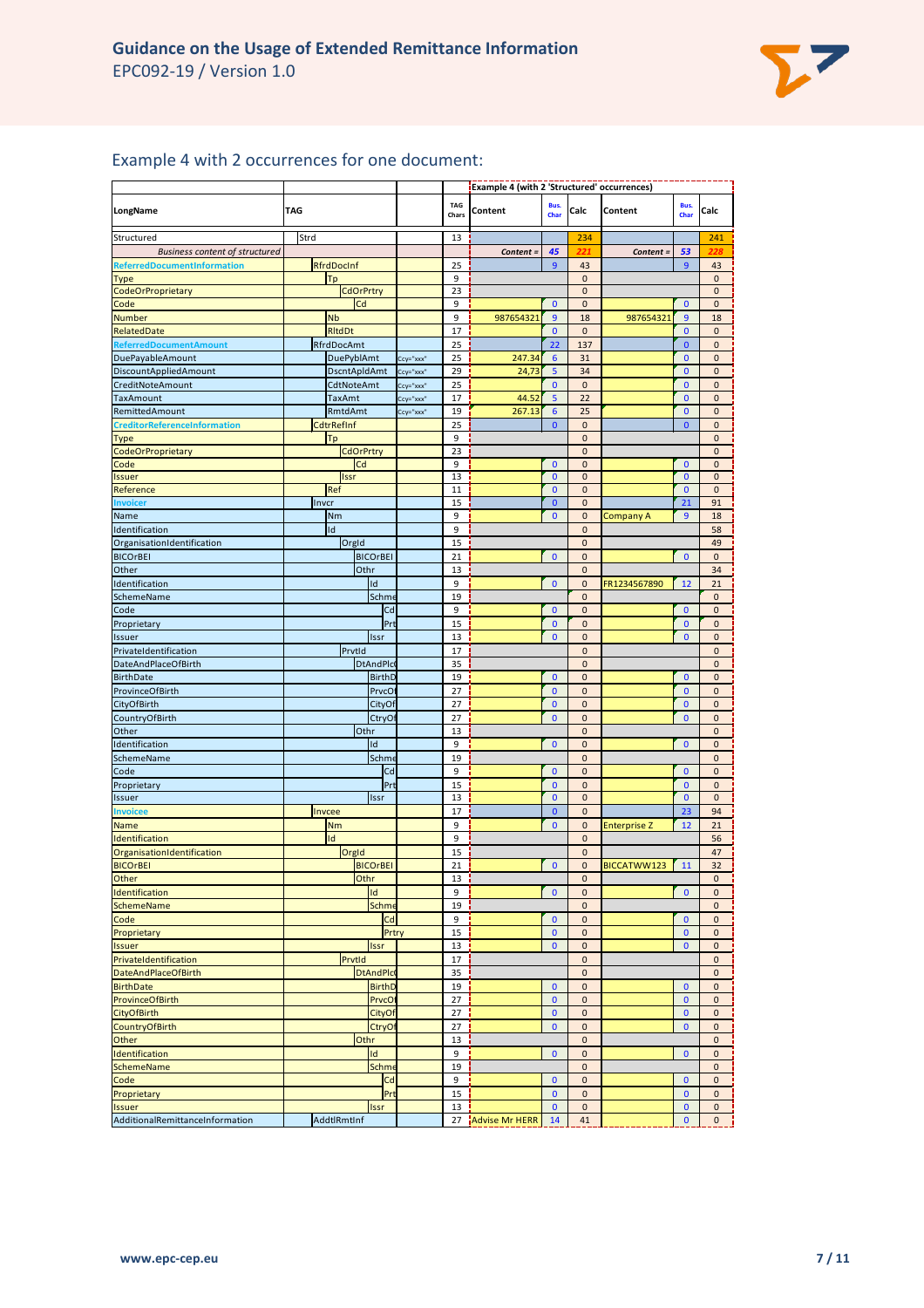

3.3 ISO description of the 'Structured Remittance Information'

#### *Colour explanation:*

*Red = whole Remittance information Purple = Unstructured occurrence Blue = Structured occurrences Green = tags content of the structured occurrence (i.e. to be counted under the 280 characters) Brown = business (i.e. payment related) content of the occurrence [= nr of characters, same colour code as above]*

*Note: The standard XML rules[1](#page-7-0) for white space handling are followed such that only "significant whitespaces" are counted as part of these rules.*

```
<RmtInf> [8]
```

```
<Ustrd> [7]
      Possibility to have until one hundred and forty characters of a free text 
      supplied by the Originator in the SEPA Credit Transfer instruction [140]
</Ustrd> [8+140+7=155]
<Strd> [6]  Example 1, occurrence 1
       <RfrdDocInf> [12]
             <Tp> [4+12=16]
                    <CdOrPrtry> [11+16=27]
                           <Cd> [4+27=31]
                                  CINV [4]
                           </Cd> [5+4+35=40]
                    </CdOrPrtry> [12+40=52]
             </Tp> [5+52=57]
             <Nb> [4+57=61]
                    3521264364 [10]
             </Nb> [5+10+61=76]
       </RfrdDocInf> [13+76=89]
      <CdtrRefInf> [12+89=101]
       <TP> [4+101=105]
             <CdOrPrtry> [11+105=116]
                    <Cd> [4+116=120]
                           SCOR [4]
                    </Cd> [5+4+120=129]
             </CdOrPrtry> [12+129=141]
             <Issr> [6+141=147]
                    BEauthority [11]
                    </Issr> [7+11+147=165]
             </TP> [5+165=170]
             <Ref> [5+170=175]
```
 $\overline{a}$ 

<span id="page-7-0"></span><sup>1</sup> *https://www.w3.org/TR/2004/REC-xml11-20040204/#sec-white-space.*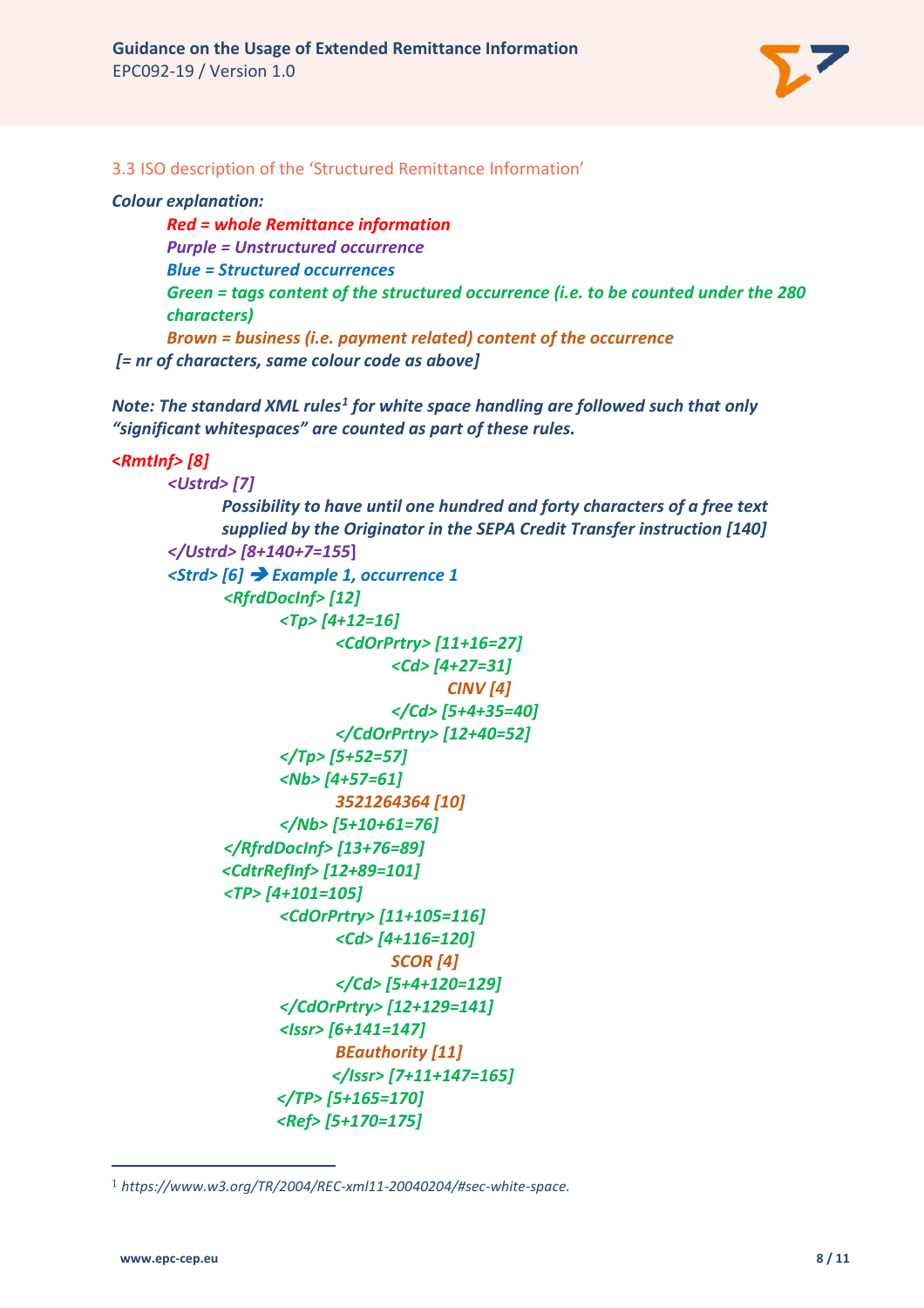

```
RF12345678901234567890123456 [28]
      </Ref> [6+28+175=209]
      </CdtrRefInf> [13+209=222]  222 characters for 57 characters of business 
      content (26 %)
      </Strd> [7+222+6=235]
<Strd> [6]  Example 2, occurrence 2
      <RfrdDocInf> [12]
             <Tp> [4+12=16]
                    <CdOrPrtry> [11+16=27]
                          <Cd> [4+27=31]
                                 CINV [4]
                          </Cd> [5+4+31=40]
                    </CdOrPrtry> [12+40=52]
             </Tp> [5+52=57]
             <Nb> [4+57=61]
                    LongNr12345678901234567890123456789 [35]
             </Nb> [5+35+61=101]
             <RltdDt> [8+101=109]
             2018-07-20 [10]
             </RltdDt> [9+10+109=128]
      </RfrdDocInf> [13+128=141]
      <RfrdDocAmt> [12+141=153]
      <RmtdAmt> [9+153=162]
             11170355,56 [11]
             </RmtdAmt> [10+11+162=183]
      </RfrdDocAmt> [13+183=196]  196 characters for 57 characters of 
business content (29 %)
</Strd> [7+196+6=209]
<Strd> [6]  Example 3, occurrence 3
      <RfrdDocInf> [12]
             <Tp> [4+12=16]
                    <CdOrPrtry> [11+16=27]
                          <Cd> [4+27=31]
                                 CINV [4]
                          </Cd> [5+4+31=40]
                    </CdOrPrtry> [12+40=52]
             </Tp> [5+52=57]
             <Nb> [4+57=61]
                   369258147 [9]
             </Nb> [5+9+61=75]
             <RltdDt> [8+75=83]
             2019-04-15 [10]
             </RltdDt> [9+10+83=102]
      </RfrdDocInf> [13+102=115]
      <RfrdDocAmt> [12+115=127]
      <DuePyblAmt> [12+127=139]
```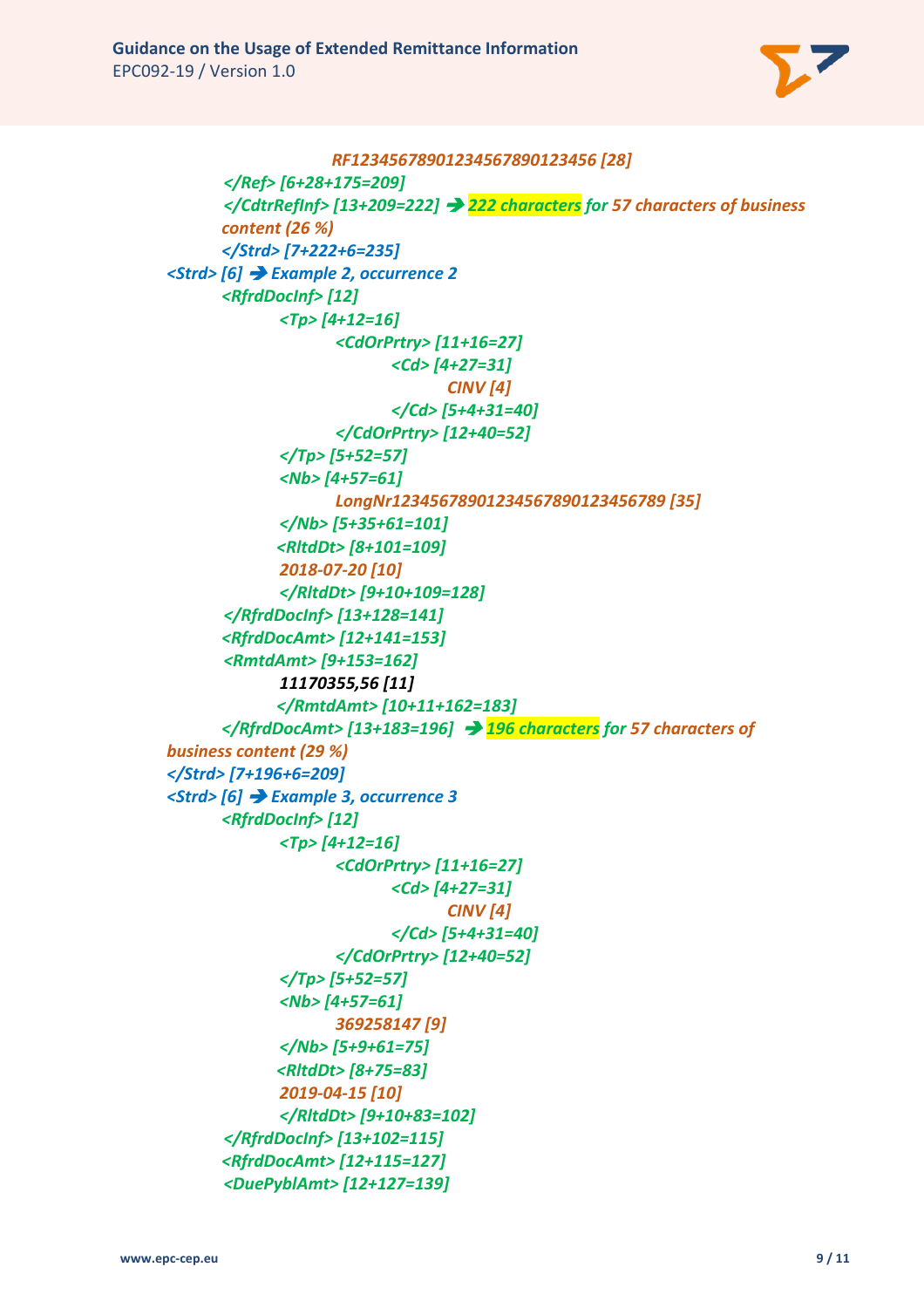

```
123247,31 [9]
            </DuePyblAmt> [13+9+139=161]
            <TaxAmt> [8+161=169]
             24649,46 [8]
            </TaxAmt> [9+8+169=186]
            <RmtdAmt> [9+186=195]
             147896,76 [9]
            </RmtdAmt> [10+9+205=214]
      </RfrdDocAmt> [13+214=227]  227 characters for 49 characters of 
business content (22 %)
</Strd> [7+227+6=240]
<Strd> [6]  Example 4.1, occurrence 4
      <RfrdDocInf> [12]
      <Nb> [4+12=16]
                   987654321 [9]
             </Nb> [5+9+16=30]
      </RfrdDocInf> [13+30=43]
      <RfrdDocAmt> [12+43=55]
      <DuePyblAmt> [12+55=67]
             247,34 [6]
            </DuePyblAmt> [13+6+67=86]
            <DscntApldAmt> [14+86=100]
             24,73 [5]
            </DscntApldAmt> [15+5+100=120]
            <TaxAmt> [8+120=128]
             44,52 [5]
            </TaxAmt> [9+5+128=142]
            <RmtdAmt> [9+142=151]
             267,13 [6]
            <RmtdAmt> [10+6+151=167]
      </RfrdDocAmt> [13+167=180]
      <AddtlRmtInf> [13+180=193]
      Advise Mr HERR [14]
      </AddtlRmtInf> [14+14+193=221]  221 characters for 45 characters of 
      business content (20 %)
</Strd> [7+221+6=234]
<Strd> [6]  Example 4.2, occurrence 5
      <RfrdDocInf> [12]
             <Nb> [4+12=16]
                   987654321 [9]
             </Nb> [5+9+16=30]
      </RfrdDocInf> [13+30=43]
      <Invcr> [7+43=50]
            <Nm> [4+50=54]
             Company A [9]
            </Nm> [5+9+54=68]
```